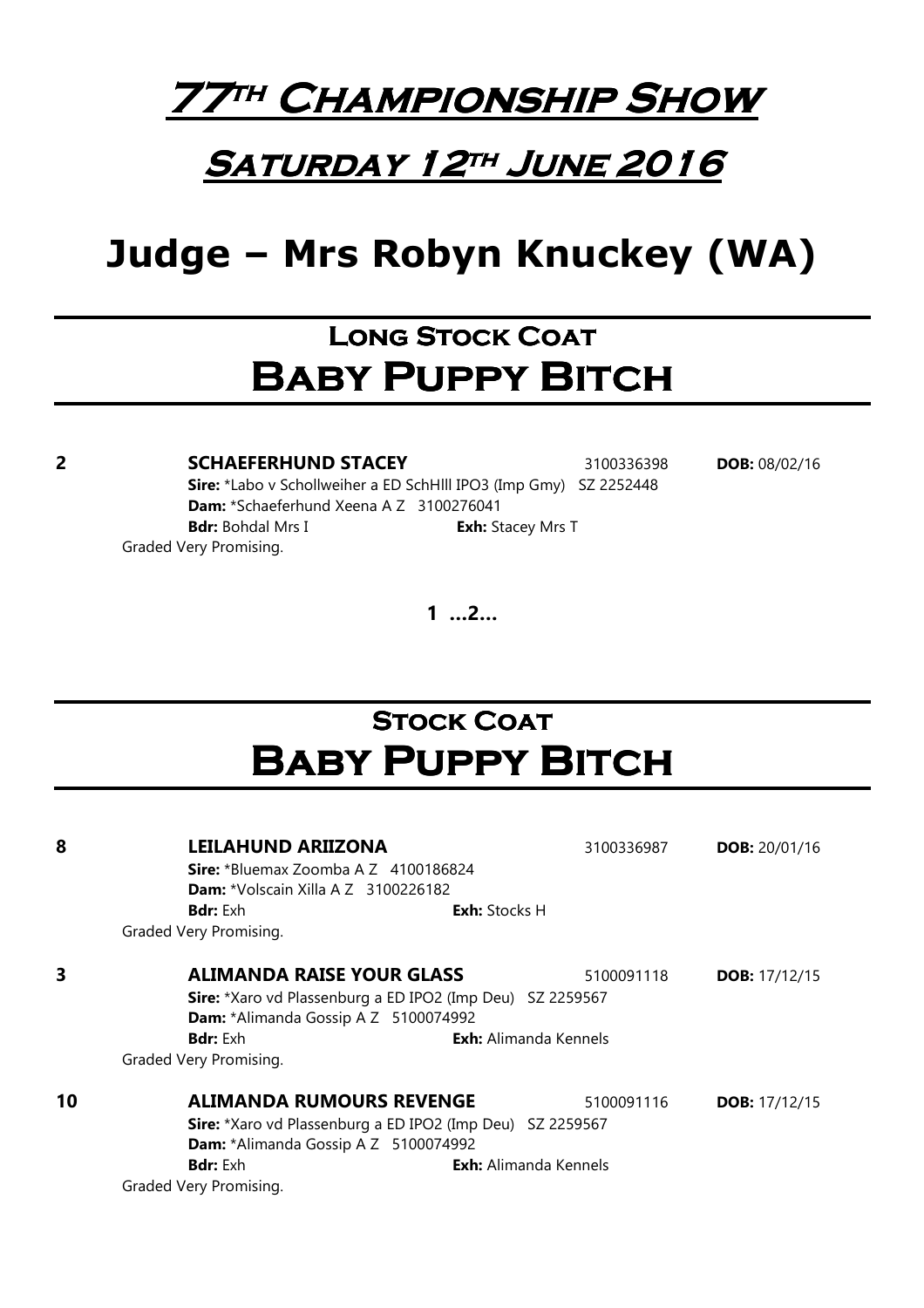| 11             | <b>RHOSYN STORMY SUMMER</b><br>5100091729<br>Sire: *Calle v Westervenn a ED IPO2 Hneg (Imp Deu) SZ 2281138<br>Dam: *Rhosyn Hot Koko A Z 5100053318<br><b>Bdr: Exh</b><br><b>Exh:</b> Collins SJ & Mrs C                                  | <b>DOB: 29/01/16</b> |
|----------------|------------------------------------------------------------------------------------------------------------------------------------------------------------------------------------------------------------------------------------------|----------------------|
|                | Graded Very Promising.                                                                                                                                                                                                                   |                      |
| 9              | <b>REGALSHEP NASCIMENTO ZENGA</b><br>5100092361<br>Sire: *Calle v Westervenn a ED IPO2 Hneg (Imp Deu) SZ 2281138<br>Dam: *Regalshep Good Golly Miss Molly A Z 5100066404<br><b>Bdr:</b> Exh<br>Exh: Mayne Ms D<br>Graded Very Promising. | <b>DOB: 04/02/16</b> |
| 13             | <b>REGALSHEP NASCIMENTO NAHLA</b><br>5100092362<br>Sire: *Calle v Westervenn a ED IPO2 Hneg (Imp Deu) SZ 2281138<br>Dam: *Regalshep Good Golly Miss Molly A Z 5100066404<br>Bdr: Exh<br>Exh: Mayne Ms D<br>Graded Very Promising.        | DOB: 04/02/16        |
| $\overline{7}$ | <b>SCHWARDZLAKE MYSTERY ANGEL</b><br>3100340012<br>Sire: *Wasco del Seprio a ED Hneg (Imp It) SZ 2260477<br>Dam: Burshune Ainslie 5100078180<br><b>Bdr:</b> Schwardzlake Kennels<br>Exh: Borodinova I<br>Graded Very Promising.          | <b>DOB:</b> 17/01/16 |
| 5              | <b>REGALSHEP PRINCESS ARNA</b><br>5100092031<br>Sire: *Ch Schaeferhund Xesko A Z 3100276038<br>Dam: *Regalshep Everlasting Love A Z 5100064630<br>Bdr: Exh<br>Exh: Mayne Ms D<br>Graded Promising.                                       | <b>DOB: 10/01/16</b> |
| 12             | <b>TAURORN UPTOWN GIRL</b><br>5100092169<br>Sire: *Sundaneka Young Gun A Z 2100392822<br>Dam: *Taurorn Quaralliia A Z 5100066623<br><b>Bdr:</b> Exh<br>Exh: Wellman Ms G<br>Graded Promising.                                            | <b>DOB: 06/02/16</b> |
|                | 1.<br>Э.<br>О<br>1Л<br>c.<br>11<br>$\mathbf{a}$<br>$\mathbf{A}$                                                                                                                                                                          | 19<br>$\epsilon$     |

1 …8… 2 …3… 3 …10… 4 …11… 5 …9… 6 …13…

7 …7… 8 …5… 9 …12…

# LONG STOCK COAT **MINOR PUPPY BITCH**

### **15 EROICA EVEREST** 5100090519 **DOB:** 04/11/15

Sire: \*Ch Eroica Catch Me If You Can A Z 5100077759 Dam: \*Ch Vladimir Glam I Am A Z 2100368521 **Bdr:** Eroica Kennels **Exh:** Leonard Mrs C & Morton K Graded Very Promising.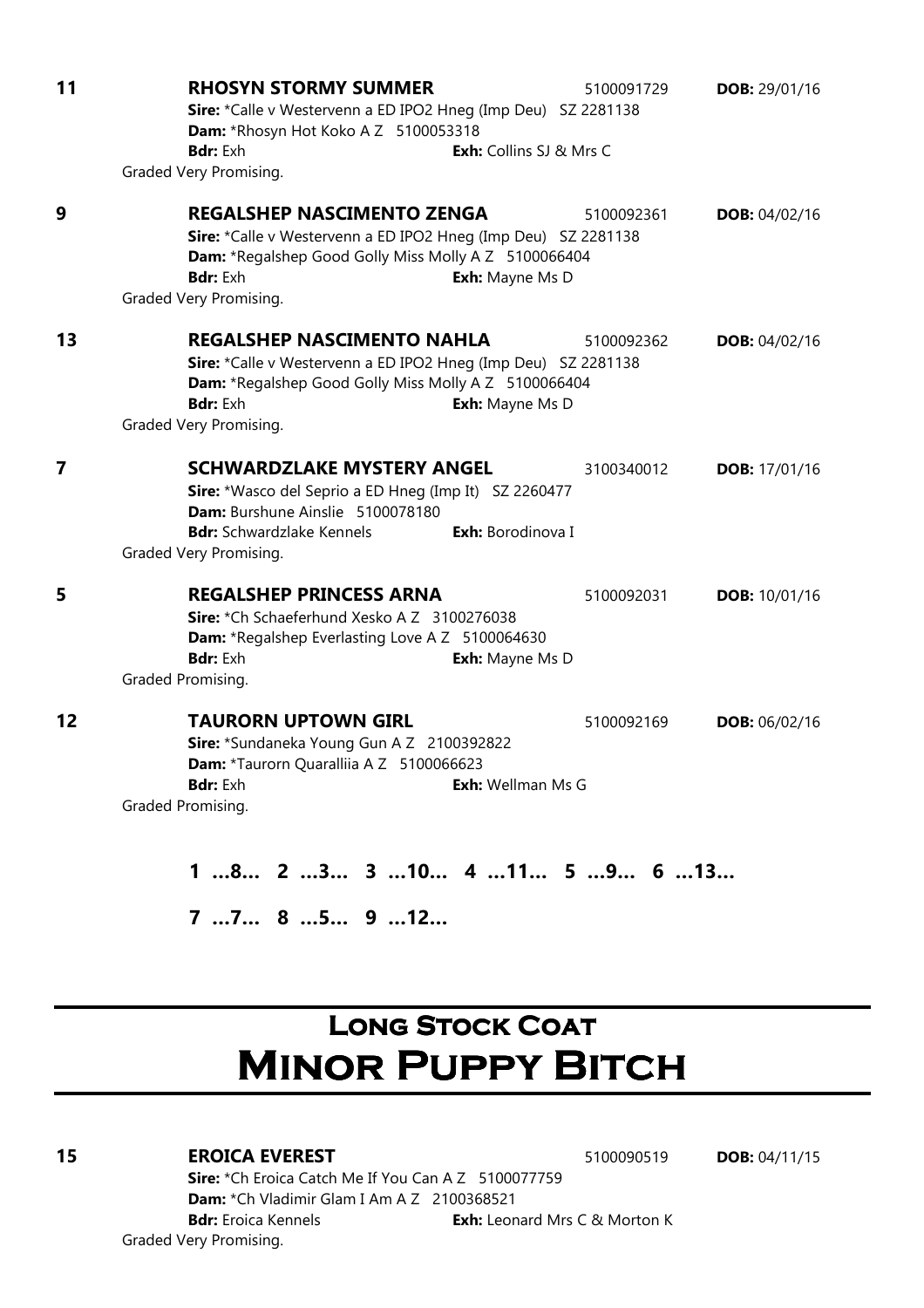#### **14 KHAYEM ODETTE** 2100036891 **DOB:** 27/09/15

Sire: \*Gerry v Schacher a ED (Imp Gmy) SZ 2242827 Dam: \*Khayem Je Ne Sais Quoi A Z 2100335581 Bdr: McGregor M & KF Exh: Damonte Kennels Graded Very Promising.

### 1 …15… 2 …14…

# **STOCK COAT MINOR PUPPY BITCH**

**30 SCHAEFERHUND QUINTA** 3100331804 **DOB:** 11/11/15 Sire: \*Nino von Tronje a ED SchHlll SZ 2210253 Dam: \*Schaeferhund Zollie A Z 3100279032 **Bdr:** Exh **Exh:** Bohdal Mrs I Graded Very Promising. **17 WILLMAURS BATTERSEA BOBBI** 3100329627 DOB: 16/09/15 Sire: \*Ch Orrinshir Elton John A Z ET 3100161863 Dam: \*Willmaurs Notting Hill Nina A Z 3100244780 **Bdr:** Exh **Exh:** Goodwin W & Mrs M Graded Very Promising. **25 BLAKNGOLD BLUE BIRDS FLY** 3100332171 **DOB:** 01/11/15 Sire: \*Calle v Westervenn a ED IPO2 Hneg (Imp Deu) SZ 2281138 Dam: \*Schaeferhund Indiana A Z 3100218166 **Bdr:** Exh **Exh:** Stocks V Graded Very Promising. **18 VOLSCAIN JADE (AI)** 3100330388 **DOB:** 19/09/15 Sire: \*Karlos vd Werther-Mühle a ED Hneg (Imp Gmy) SZ 2129480-SEM Dam: \*Vivien van de Herdersfarm A Z (Imp Deu) SZ 2292228 **Bdr:** Exh **Exh:** Volscain Kennels Graded Very Promising. **21 ARTWIZ DECEMBER MOON** 5100089902 **DOB:** 07/10/15 **Sire: \*Bluemax Shrek A Z 4100181907** Dam: \*Artwiz Cassandras Dream A Z 5100075723 Bdr: Exh **Exh:** John Mrs S Graded Very Promising. **28 ARRISTAR LYKAN ANGEL 3100331966 DOB: 11/11/15** Sire: \*Sensen Mann Yokon a ED IPO3 (Imp Fin) F 145561/12 Dam: \*Harlerose Angel A Z 3100294285 **Bdr:** Urie Mrs JM **Exh:** Moissis N Graded Very Promising.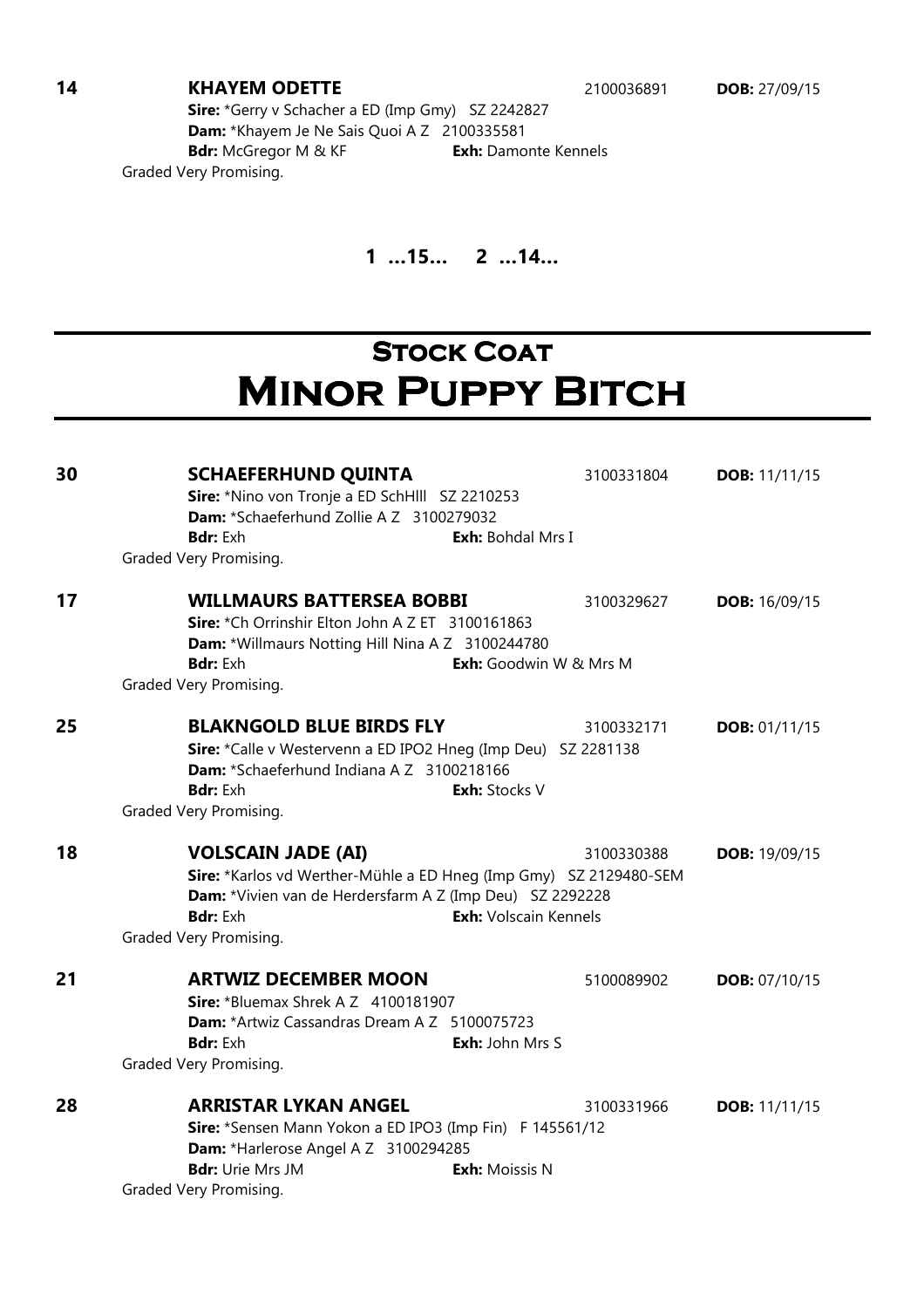| 19 | <b>LEBERHINE CALLECO</b><br>Sire: *Calle v Westervenn a ED IPO2 Hneg (Imp Deu) SZ 2281138<br>Dam: *Leberhine Maggie A Z 5100055468                                                                                              | 5100089692 | <b>DOB:</b> 20/09/15                                    |
|----|---------------------------------------------------------------------------------------------------------------------------------------------------------------------------------------------------------------------------------|------------|---------------------------------------------------------|
|    | <b>Bdr:</b> Evans R & Mrs D/Garvican H<br>Graded Very Promising.                                                                                                                                                                |            | Exh: O'Loughlin W, A & Mrs J/Evans R & Mrs D/Garvican H |
| 27 | <b>RHOSYN QUINLYN</b><br>Sire: *Calle v Westervenn a ED IPO2 Hneg (Imp Deu) SZ 2281138<br>Dam: *Rhosyn Bam Bam A Z 5100049376<br><b>Bdr:</b> Exh<br><b>Exh:</b> Collins SJ & Mrs C<br>Graded Very Promising.                    | 5100090298 | DOB: $02/11/15$                                         |
| 34 | <b>VONISAR SANTANS</b><br>Sire: *Zandrac The Hard Way A Z 3100283245<br>Dam: *Vonisar Prada A Z 3100296634<br>Exh: Sammacann Kennels<br><b>Bdr:</b> Vonisar Kennels                                                             | 3100111740 | <b>DOB: 04/12/15</b>                                    |
| 26 | Graded Very Promising.<br><b>ALIMANDA QARDASHIAN</b><br>Sire: *Ch Alimanda Fire Walker A Z 5100074495<br>Dam: *Ch Regalshep Eclipse A Z 5100064631<br><b>Bdr:</b> Exh<br><b>Exh:</b> Alimanda Kennels<br>Graded Very Promising. | 5100090317 | DOB: $02/11/15$                                         |
| 35 | <b>GILARISHA XANADU</b><br>Sire: *Ch Alimanda Fire Walker A Z 5100074495<br>Dam: *Gilarisha Ldyprimadonaprincess A Z 5100069858<br><b>Bdr:</b> Exh<br><b>Exh:</b> Archbold Mrs R<br>Graded Very Promising.                      | 5100091185 | DOB: $05/12/15$                                         |
| 20 | <b>STELLIKO AINT NO STOPPIN US</b><br>Sire: *Calle v Westervenn a ED IPO2 Hneg (Imp Deu) SZ 2281138<br>Dam: *Keedara Portuguese Tart A Z 5100074590<br>Exh: Brodie M & L<br><b>Bdr:</b> Exh<br>Graded Very Promising.           | 5100090150 | <b>DOB:</b> 24/09/15                                    |
| 22 | <b>SHEPROSE JADE</b><br>Sire: *Ury v Zisawinkel a ED (Imp Deu) SZ 2218415<br>Dam: *Sheprose Extreme Chance A Z 5100071850<br><b>Bdr:</b> Exh<br>Exh: Owen Ms B<br>Graded Very Promising.                                        | 5100090146 | <b>DOB:</b> 16/10/15                                    |
| 36 | <b>ALIMANDA QUACKTACULAR</b><br>Sire: *Ch Alimanda Fire Walker A Z 5100074495<br>Dam: *Ch Regalshep Eclipse A Z 5100646631<br><b>Exh:</b> Alimanda Kennels<br><b>Bdr:</b> Exh<br>Graded Very Promising.                         | 5100090315 | DOB: 02/11/15                                           |
| 33 | <b>VONISAR SAMBORA</b><br>Sire: *Zandrac The Hard Way A Z 3100283245<br>Dam: *Vonisar Prada A Z 3100296634<br><b>Bdr:</b> Vonisar Kennels<br>Exh: Kinsman S<br>Graded Very Promising.                                           | 3100333739 | <b>DOB:</b> $04/12/15$                                  |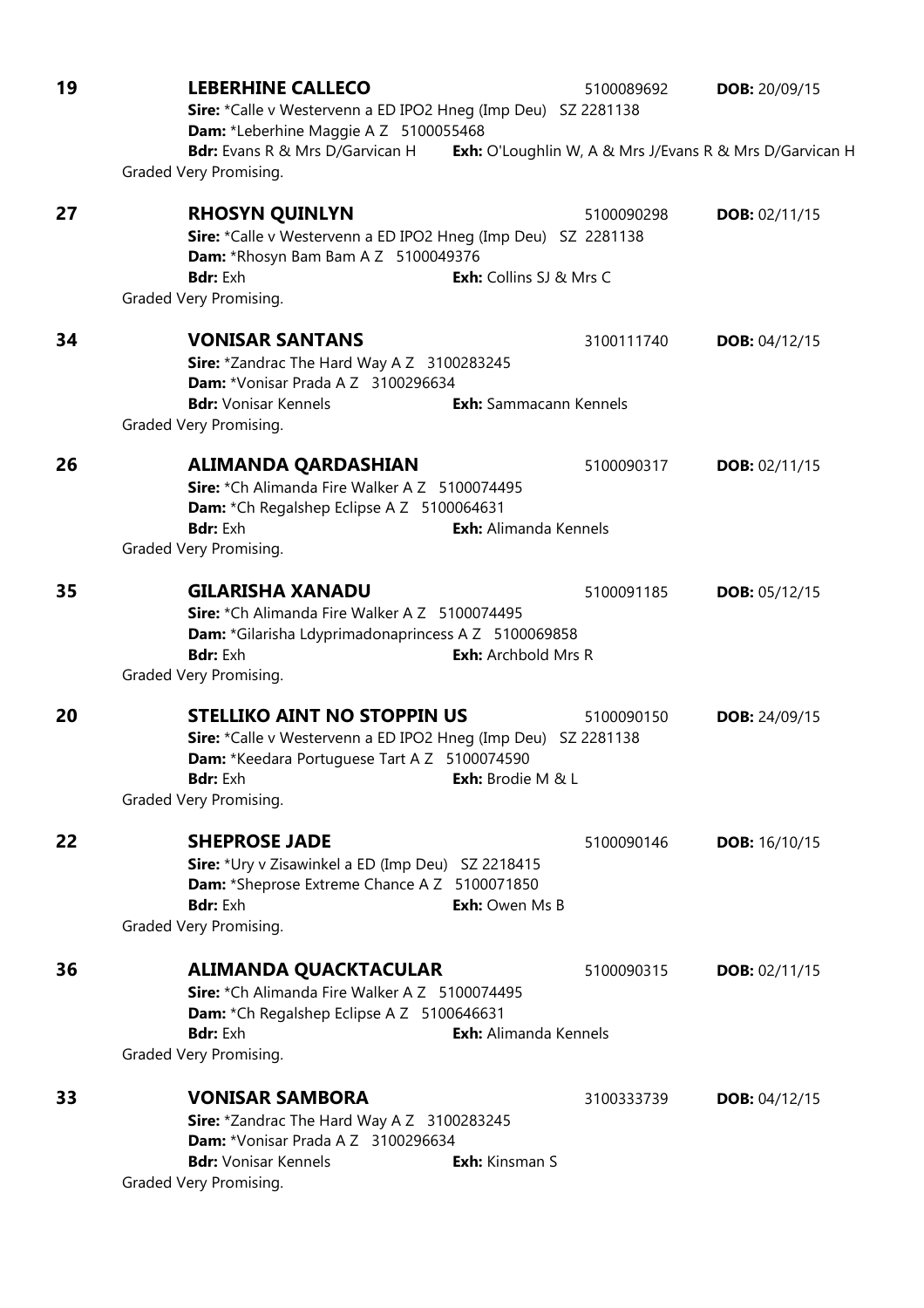| 24 | <b>FLYINGRICH BEYONCE</b>                                            | 5100090386 | <b>DOB:</b> $27/10/15$ |
|----|----------------------------------------------------------------------|------------|------------------------|
|    | <b>Sire:</b> *Bluemax Shrek $AZ$ 4100181907                          |            |                        |
|    | <b>Dam:</b> *Flyingrich Rihanna A Z 5100065686                       |            |                        |
|    | <b>Bdr:</b> Exh<br><b>Exh:</b> Richards Ms K                         |            |                        |
|    | Graded Very Promising.                                               |            |                        |
| 38 | <b>ALLTITANS LITTLE DEVIL</b>                                        | 5100091510 | <b>DOB: 08/12/15</b>   |
|    | <b>Sire:</b> *Calle v Westervenn a ED IPO2 Hneg (Imp Deu) SZ 2281138 |            |                        |
|    | <b>Dam:</b> *Alltitans Bad Girl Hunter A Z 5100064541                |            |                        |
|    | <b>Bdr:</b> Exh<br><b>Exh:</b> Jones Ms T                            |            |                        |
|    | Graded Promising.                                                    |            |                        |
|    |                                                                      |            |                        |
|    | $130$ $217$ $325$ $418$ $521$ $628$                                  |            |                        |
|    | 7 19 8 27 9 34 10 26 11 35 12 20                                     |            |                        |
|    | $1322$ $1436$ $1533$ $1624$ $1738$ $18$                              |            |                        |

# LONG STOCK COAT PUPPY BITCH

### **39 DAMONTE EBONY EYES** 5100088694 **DOB:** 18/07/15

Sire: \*Ch Simonelli Chevy Boy A Z 3100260533 Dam: \*Ch Zukkerpuppe Dina Bay A Z 2100365746 Bdr: Exh **Exh: Damonte Kennels** Graded Very Promising.

1 …39…

# **STOCK COAT PUPPY BITCH**

#### **44 BRUANGIE YUREEKA ORASGOLD** 5100089285 **DOB:** 08/08/15

Sire: \*Ch Alimanda Fire Walker A Z 5100074495 Dam: \*Leppsdorf Oriental Ora A Z 5100067221 **Bdr:** Exh **Exh:** Corlett Mrs V Graded Very Promising.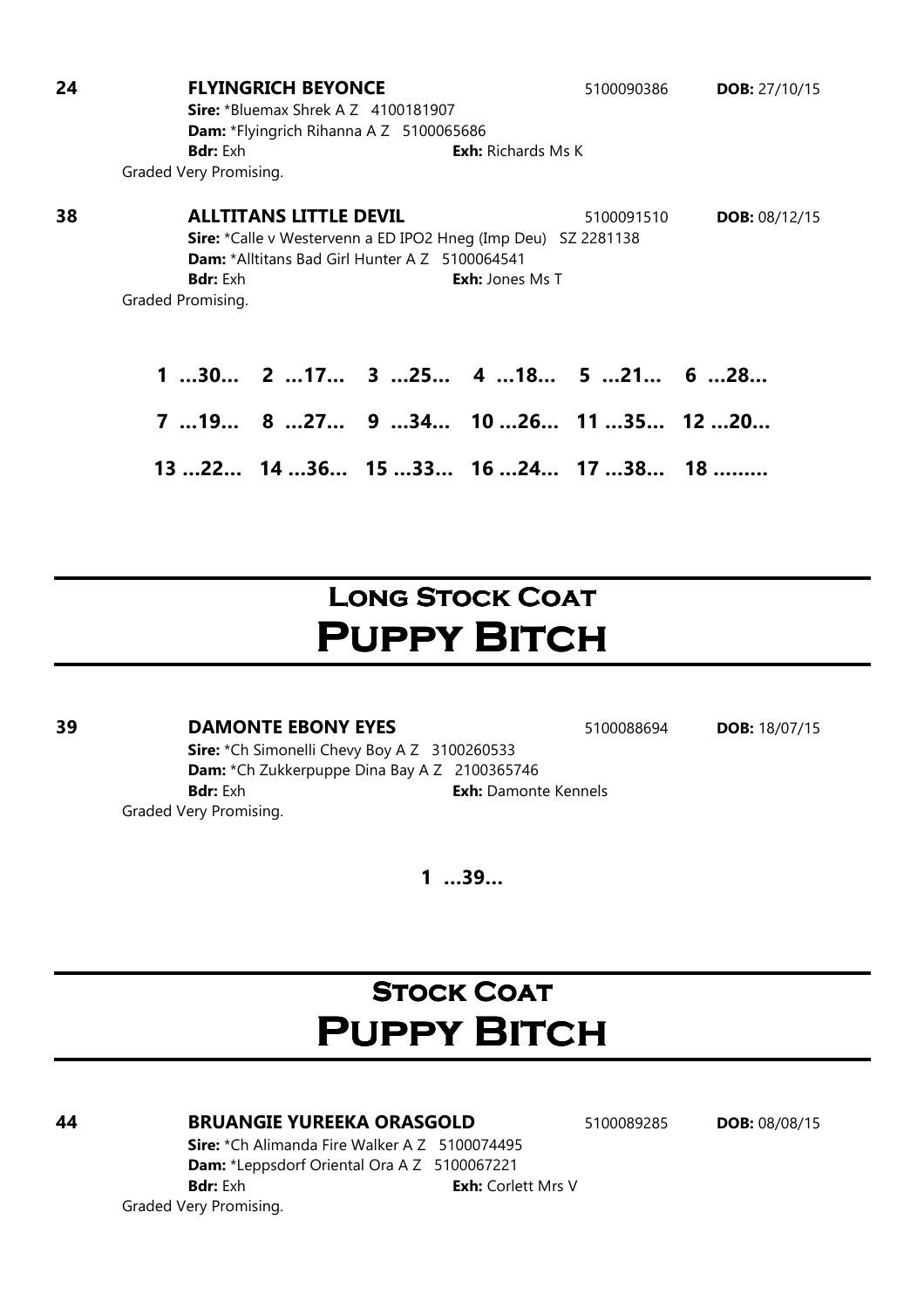| 45 | <b>TONAKER GABBI</b><br>5100089571<br>Sire: *Esko ad Haus Zygadto a ED SchHll (Imp Gmy) SZ 2232859<br><b>Dam:</b> *Tonaker X Ana A Z 5100071304                                                                                                       | <b>DOB: 02/09/15</b> |
|----|-------------------------------------------------------------------------------------------------------------------------------------------------------------------------------------------------------------------------------------------------------|----------------------|
|    | <b>Bdr:</b> Exh<br><b>Exh:</b> Tonaker Kennels<br>Graded Very Promising.                                                                                                                                                                              |                      |
| 40 | <b>VONDOUSSA CAUGHT IN THE ACT</b><br>5100088176<br>Sire: *Ch Vonpeta Tolder Just Do It A Z PT ET 5100066348<br>Dam: *Grundelhardt Tainted Love A Z HT 5100057322<br><b>Exh:</b> Vondoussa Kennels<br><b>Bdr:</b> Exh<br>Graded Very Promising.       | <b>DOB:</b> 21/06/15 |
| 47 | <b>VONPETA DIDYOUMAKEHER</b><br>5100088769<br>Sire: *Toby vd Plassenburg a ED SchHll IPO3 Hneg (Imp Gmy) SZ 2246259<br>Dam: *Natchez Evas Revenge A Z 5100077337<br><b>Bdr:</b> Exh<br><b>Exh:</b> Pike Ms JE & Damarell PN<br>Graded Very Promising. | <b>DOB:</b> 19/07/15 |
| 41 | <b>BRONACRE SALTED LICORICE</b><br>3100327588<br>Sire: *Ch Bluemax Salt A Z 4100190920<br>Dam: *Bronacre Philadelphia Freedom A Z CD ET 3100250572<br><b>Bdr:</b> Bronacre Kennels<br><b>Exh:</b> Lawrence B & Mrs S<br>Graded Very Promising.        | <b>DOB:</b> 22/07/15 |
| 43 | <b>GILARISHA WESTIES WPHUKN WORRY</b><br>5100090162<br>Sire: *Pepe vd Zenteiche a ED IPO1 Hneg (Imp Deu) SZ 2270589<br>Dam: *Gilarisha Running Bear A Z 5100071614<br><b>Bdr:</b> Exh<br><b>Exh:</b> Archbold Mrs R<br>Graded Very Promising.         | <b>DOB:</b> 23/08/15 |
| 48 | <b>GILARISHA WHAT A MIRACLE</b><br>5100090161<br>Sire: *Pepe vd Zenteiche a ED IPO1 Hneg (Imp Deu) SZ 2270589<br>Dam: *Gilarisha Running Bear A Z 5100071614<br><b>Exh:</b> Archbold Mrs R<br><b>Bdr:</b> Exh<br>Graded Very Promising.               | <b>DOB:</b> 23/08/15 |
| 49 | <b>WILLMAURS BATTERSEA BREEZE</b><br>3100329629<br>Sire: *Ch Orrinshir Elton John A Z ET 3100161863<br>Dam: *Willmaurs Notting Hill Nina A Z 3100244780<br><b>Exh:</b> Goodwin W & Mrs M<br><b>Bdr:</b> Exh<br>Graded Very Promising.                 | <b>DOB:</b> 16/09/15 |
| 42 | <b>VONPETA DISSGUNZFAHIRE</b><br>5100088770<br>Sire: *Toby vd Plassenburg a ED SchHll IPO3 Hneg (Imp Gmy) SZ 2246259<br>Dam: *Natchez Evas Revenge A Z 5100077337<br>Exh: Pike Ms JE & Damarell PN<br><b>Bdr:</b> Exh<br>Graded Promising.            | <b>DOB:</b> 19/07/15 |
| 46 | <b>GEWALT DIAMOND IN THE ROUGH</b><br>5100089906<br>Sire: *Bluemax Tiger Town A Z 4100201463<br>Dam: *Kaperville Lock Stock N Barrel A Z 6100070337<br><b>Bdr:</b> Exh<br>Exh: Crozier S<br>Withdrawn with permission.                                | <b>DOB:</b> 11/09/15 |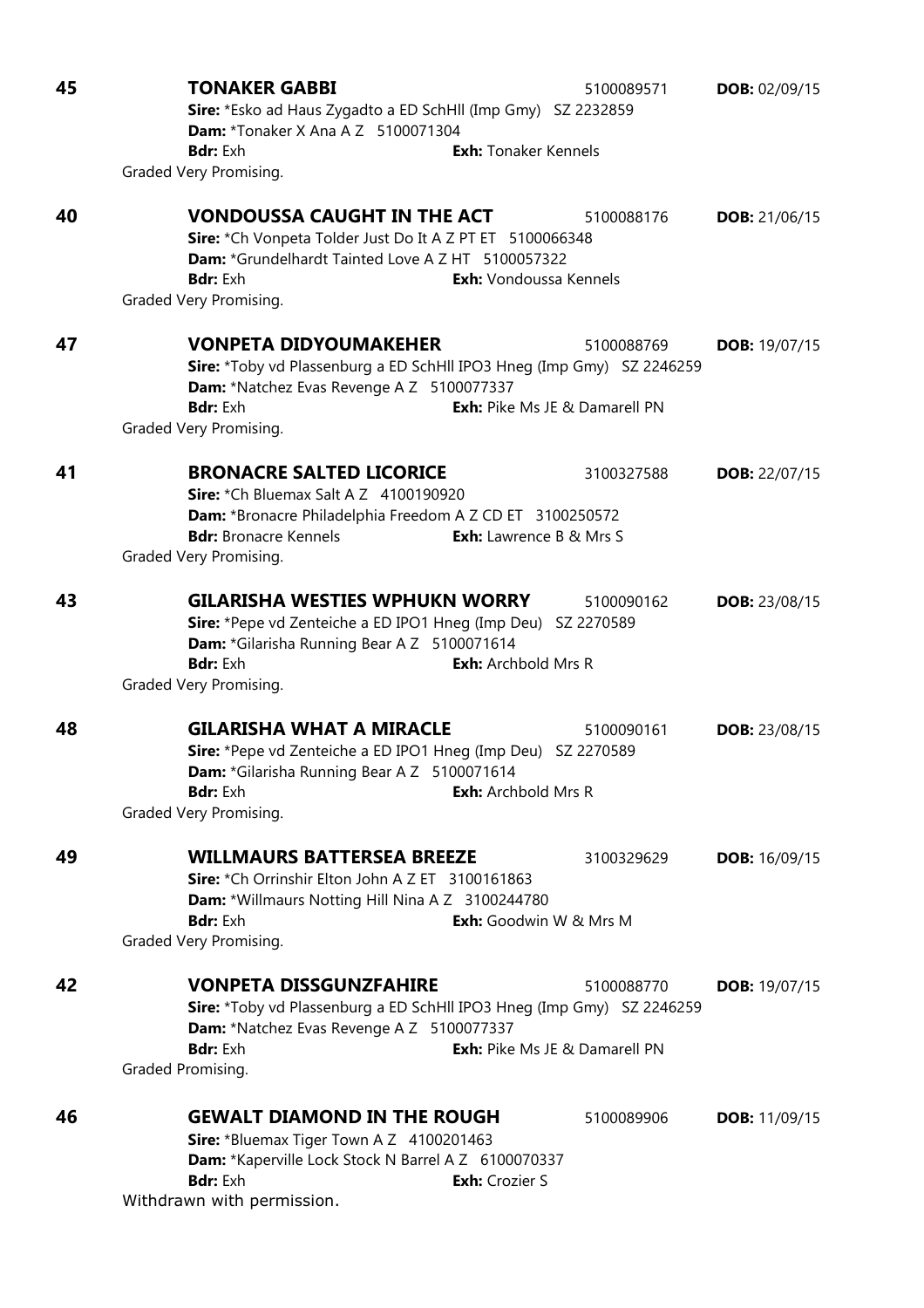1 …44… 2 …45… 3 …40… 4 …47… 5 …41…

6 …43… 7 …48… 8 …49… 9 …42… 10 …46…

# **STOCK COAT** Junior Bitch

#### **58 KAPERVILLE WHITE DIAMOND** 6100092678 **DOB:** 11/04/15

Sire: \*Ch Schaeferhund Xesko A Z 3100276038 Dam: \*Hinterhaus Persephone A Z 5100072647 **Bdr:** Animal Kapers Boarding Kennels **Exh:** Crozier S & Hume Miss L

14 months. Dbl P1 upper right. 59cm. Above medium size, medium strong, very well pigmented and proportioned bitch of overall very good type, good head and expression with good eye colour and praiseworthy masking, the strength of the foreface should be a little more pronounced, very good length of neck, high wither, firm back, good croup, good fore, very good hindquarter angulation, good fore and underchest development, stands correct in front, very good height to depth ratio, moves correct coming and going where the elbows should remain a little firmer, powerful, far reaching movement, maintaining correct topline. Graded Very Good.

#### **52 SCHAEFERHUND LATISHA (AI)** 3100317520 **DOB:** 16/01/15

Sire: \*Nino v Tronie a ED SchHlll SZ 2210253 Dam: \*Schaeferhund Xeena A Z 3100276041

**Bdr:** Exh: Bohdal Mrs I

17 months. 60cm. Large, strong, substantial, well proportioned and pigmented bitch of very good type, very good head and expression, where the eye colour should be darker, very good wither, firm back, well moulded croup which could be just a little longer, very good fore and hindquarter angulation, stands correct in front, where the feet should be a little firmer, very good fore and underchest development, steps slightly narrow going, correct coming where the elbows should remain just a little firmer, very good ground covering movement with overall very good firmness. Graded Very Good.

#### 57 VONPETA BETTABEGOOD A Z 5100086948 DOB: 20/03/15

Sire: \*Ch Vonpeta Ugottabekidding A Z 5100073113 Dam: \*Beychief Storm Dancer A Z 2100360939

**Bdr:** Exh **Exh:** Pike Ms JE & Damarell PN 15 months. 57cm. Just below medium size, strong and substantial, well pigmented sable bitch of very good type, very

good head and expression, good eye colour, praiseworthy masking, good wither, firm back, croup is of good lay but could be slightly longer, stands correct in front, good fore slightly short underchest development, steps slightly loose going, correct coming where the elbows should remain a little firmer, very good ground covering movement with good firmness of the topline. Graded Very Good.

Sire: \*Nino v Tronie a ED (Imp USA) SZ 2210253-SEM Dam: \*Schaeferhund Xeena A Z 3100276041 **Bdr:** Bohdal Mrs I **Exh:** Hume Miss L & Brabham Mrs J

17 months. 60cm. Large, medium strong, well proportioned bitch of very good type, stands with slightly erect head carriage, good head and expression with light eyes, good wither, firm back, croup could be longer and better laid, good forequarter angulation where the shoulder and upper arm is set slightly steep, very good hindquarter angulation, stands correct in front, good fore and very good underchest development, steps slightly wide going, correct coming, the elbow should remain just a little firmer, overall balanced movement where the reach could be more effective. Graded Very Good.

**53 SCHAEFERHUND LUKA A Z (AI)** 3100171524 **DOB:** 16/01/15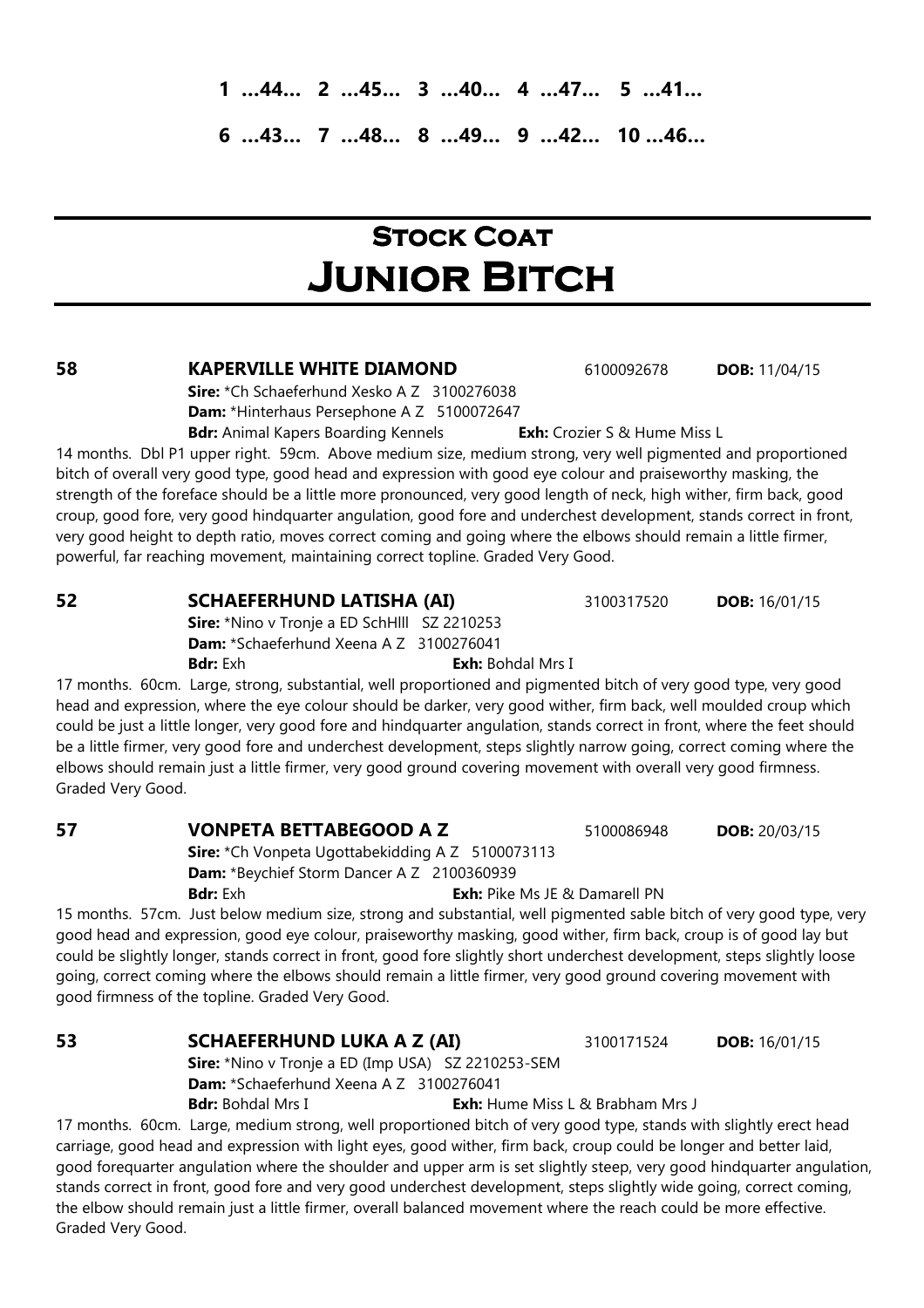### **56 SIEGERHEIMS SENTA A Z** 5100086890 **DOB:** 03/03/15

Sire: \*Ch Babenberg Joachim A Z Hneg 5100069276 Dam: \*Ambala Brandie A Z 2100345270 **Bdr:** Exh **Exh:** Flynn PR & Mrs KY

15 months. 61cm. Very large, medium strong, very well proportioned, bitch of very good type, good head and expression with light eyes, foreface should be a little stronger, very good wither, firm back, croup is of good lay but could be slightly longer, very good forequarter where the upper arm could be longer, very good hindquarter, stands correct in front, good fore and underchest development, steps slightly loose going, correct coming where the elbows should remain a little firmer, very good ground covering movement with effective reach and drive. Graded Very Good.

**61 JAKLEM BUTTERFLY KISS A Z** 5100087213 **DOB:** 27/04/15 Sire: \*Ch Alimanda Fire Walker A Z 5100074495 Dam: \*Bruangie Tia Maria A Z 5100055013 **Bdr:** Exh **Exh:** Grigson Mrs J

13½ months. 58cm. Medium size, medium strong, well proportioned, bitch of very good type, feminine head and expression, medium eye colour, strength of the foreface should be better, good wither, firm back, croup could be longer and better laid, good fore, very good hindquarter angulation, good fore and pronounced underchest development, stands correct in front, steps slightly wide going, correct coming where the elbows should remain firmer, very good ground covering movement. Graded Very Good.

**54 JAKLEM BETWEEN THE SHEETS A Z** 5100087212 **DOB:** 27/04/15 Sire: \*Ch Alimanda Fire Walker A Z 5100074495 Dam: \*Bruangie Tia Maria A Z 5100055013 **Bdr:** Exh **Exh:** Grigson Mrs J

12½ months. 58.5cm. Above medium size, medium strong, slightly compact bitch of very good type, good head and expression with light eye colour, the overall strength of the foreface should be a little stronger, stands with slightly erect head carriage, good wither, firm back, croup could be longer and better laid, stands not quite correct in front, good fore, slightly short underchest development, steps slightly wide going, not quite correct coming where the elbow should remain a littler firmer, good ground covering movement where she falls slightly on the forehand. Graded Very Good.

**59 LEGIONAIRE AMERICAN HONEY** 3100321814 **DOB:** 13/04/15 Sire: \*Ch Vonpeta Ugottabekidding A Z 5100073113 Dam: \*Legionaire Lady Antebellum A Z 3100246223 Bdr: Exh Exh: Legionaire Kennels

14 months. 59cm. Above medium size, medium strong, substantial well proportioned bitch of very good type, very good head and expression with light eyes, praiseworthy masking, good wither, firm back, croup could be longer and slightly better laid, good fore, very good hindquarter angulation, stands correct in front, good fore and underchest development, stands with good feet, steps slightly cowhocked going, correct coming where the elbows should remain a little firmer, very good groundcovering movement where the reach should be more effective. Graded Very Good.

1 …58… 2 …52… 3 …57… 4 …53… 5 …56… 6 …61…

7 …54… 8 …59… 9 ……… 10 ………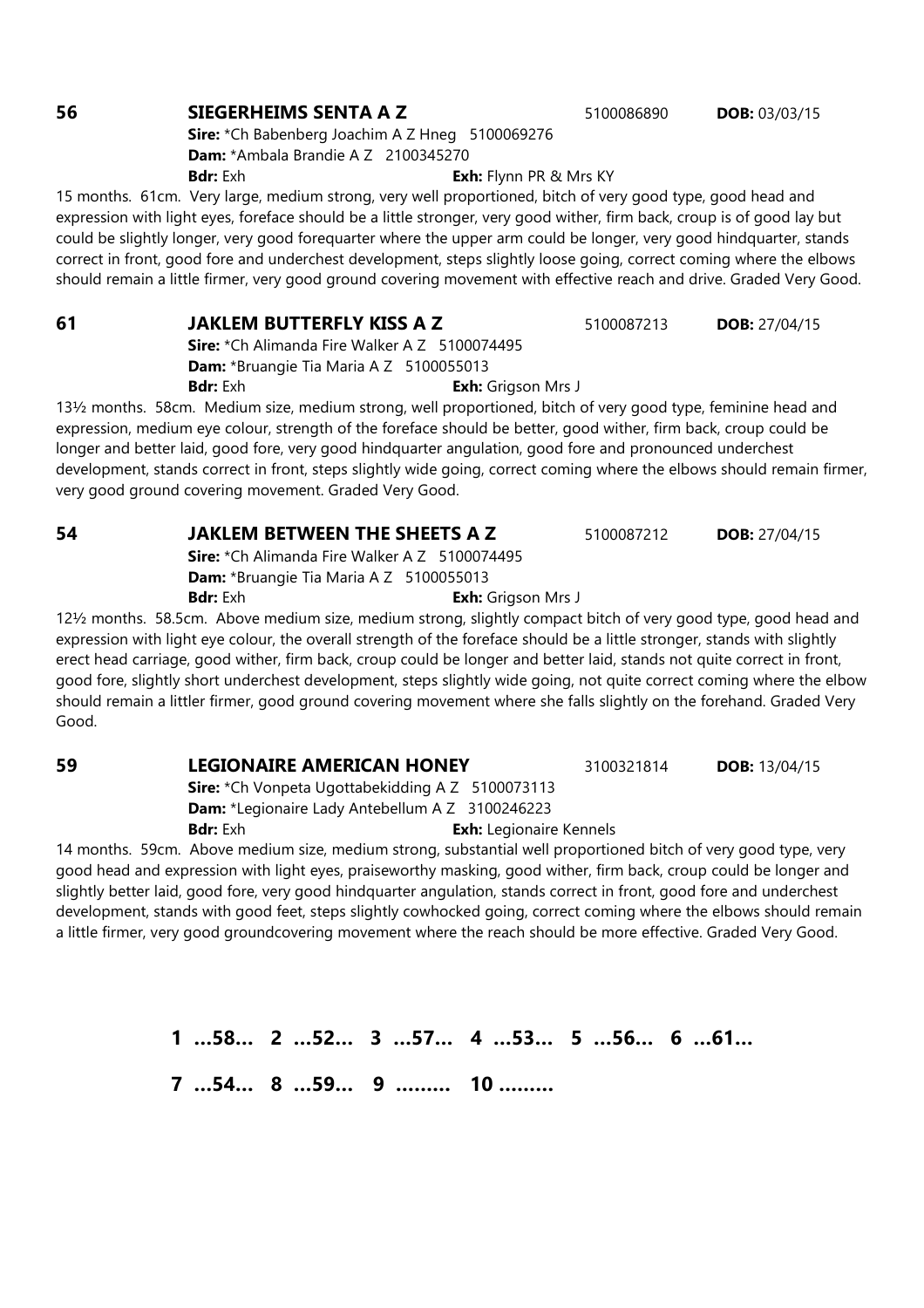## LONG STOCK COAT Intermediate Bitch

#### **63 REGALSHEP KISS ME KATUT** 5100079411 **DOB:** 01/01/14

Sire: \*Jayshell Archimedes A Z 3100256952 Dam: \*Keedara Hot Summer Night A Z 5100048097 **Bdr:** Exh **Exh:** Mayne Ms D

2½ years. 59cm. Above medium size, medium strong, feminine, very well pigmented and coloured long stock coat female of very good type, good head and expression, with medium eye colour, praiseworthy masking, strength of the foreface could be a little more pronounced, good wither, firm back, croup is of good lay but could be slightly longer, good fore very good hindquarter angulations, good fore and slightly short underchest development, stands not quite correct in front, steps correct going, correct coming, very good ground covering movement where the tail has a cast to the left. Graded Very Good.

1 …63…

# **STOCK COAT** Intermediate Bitch

### **75 JAYSHELL KENZIE A Z** 3100311547 **DOB:** 15/09/14

**Sire:** \*Ch Bluemax Salt A Z 4100190920 Dam: \*Ch Jayshell Winona A Z 3100233082 **Bdr:** Exh **Exh:** McDermott P & Mrs N

21 months. 58cm. Just above medium size, medium strong, harmoniously constructed, well proportioned bitch of very good type, very good head and expression, with medium eye colour, very good wither, good length of neck, firm back, croup is of good lay but could be just slightly longer, good fore, very good hindquarter angulation, stands correct in front, very good fore and underchest development, very good length of foreleg, steps correct going, correct coming where the elbows should remain a little firmer, powerful, dynamic far reaching movement maintaining a correct topline. Graded Very Good.

#### 76 \*RHOSYN LIGHTENING STORM A Z 5100084037 DOB: 20/10/14

Sire: \*Artus v Schloss am Worthersee a ED SchHlll Hneg (Imp Gmy) SZ 2186964 Dam: \*Rhosyn Adelle A Z 5100072579 **Bdr:** Exh: Collins SJ & Mrs C

19½ months. Dbl P1 upper left and right. 61cm. Very large, medium strong, slightly compact bitch of very good type, feminine head and expression, medium eye colour, strength of the foreface could be a little more pronounced, good wither, firm back with slight peak over the topline, croup could be longer and better laid, good fore and very good hindquarter angulation, stands correct in front where the pasterns should remain just a little firmer, good fore and slightly short underchest development, steps slightly loose going, correct coming where the elbows should remain firmer, very good ground covering movement where the reach should be more effective. Graded Very Good.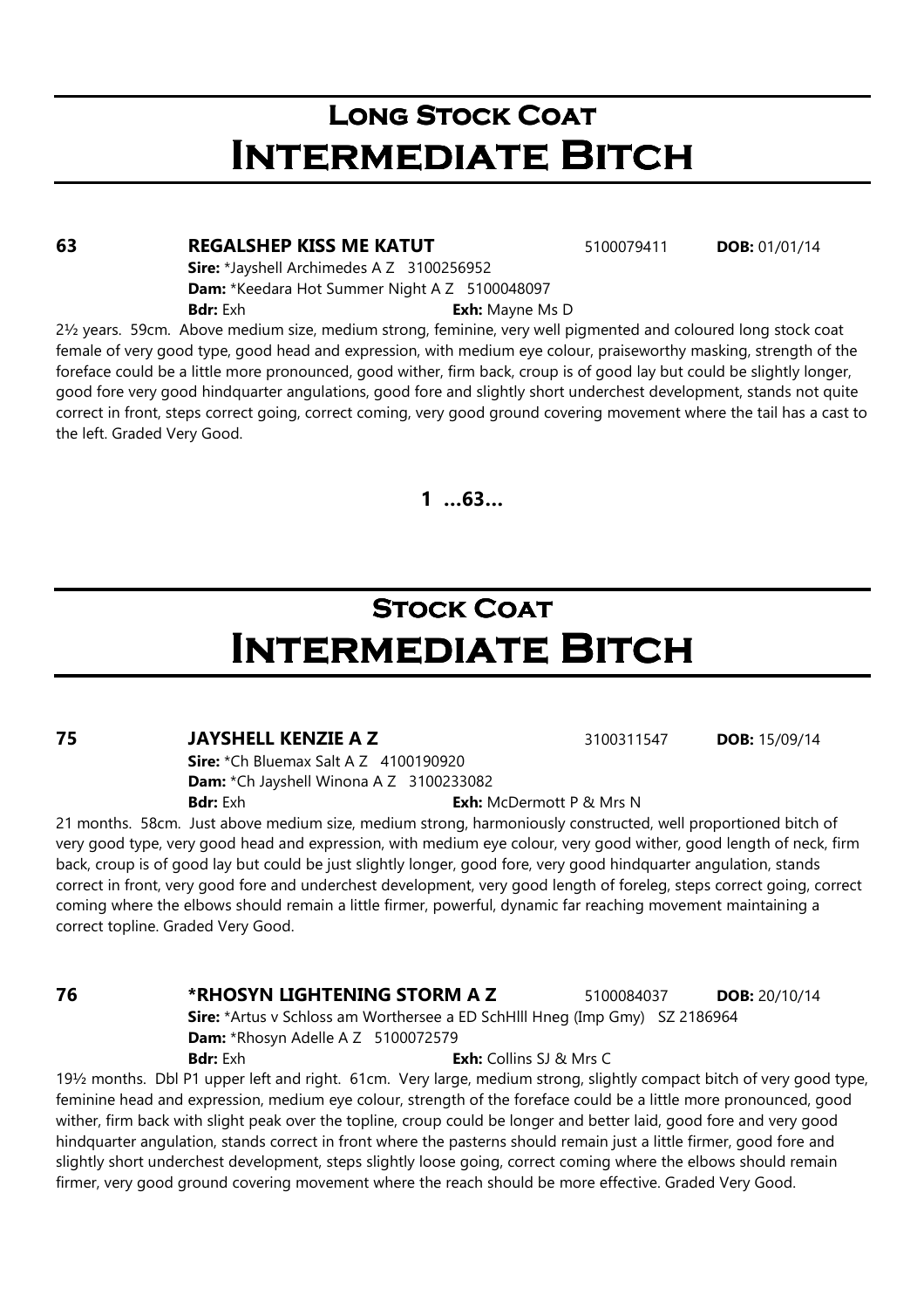**64 RAMARA TALK DIRTY TUME A Z** 3100303195 **DOB:** 15/01/14

Sire: \*Ch Orrinshir Elton John A Z ET 3100161863 Dam: \*Ramara Unique A Z 3100251074 **Bdr:** Raftopoulos Ms M **Exh:** Ainley N

2½ years. 60cm. Large, medium strong, well proportioned, feminine bitch of very good type, good head and expression, medium eye colour, good length of neck, good wither, firm back, croup could be longer and slightly better laid, good fore and very good hindquarter angulation, good fore and underchest development, stands correct in front, steps cowhocked going, steps correct coming where the elbows should remain firmer, very good movement where the wither should remain just a little higher. Graded Very Good.

**77 TAURORN TAKE THAT A Z** 5100084196 **DOB:** 21/10/14 Sire: \*Ch Schaeferhund Xesko A Z 3100276038 Dam: \*Taurorn Quarallia A Z 5100066623 **Bdr:** Exh **Exh:** Wellman Ms G

19½ months. 58cm. Just above medium size, medium strong, very well pigmented and coloured, slightly elongated bitch of very good type, feminine head and expression with praiseworthy masking and good eye colour, good neck, good wither, firm back, croup is slightly flat and could be a little longer, good fore, very good hindquarter angulation, stands correct in front with slightly steep pasterns, good fore and underchest development, steps slightly cowhocked going, correct coming where the elbows should remain a little firmer, overall balanced movement where the reach and drive could be a little more effective. Graded Very Good.

**70 \*VONPETA ZIPPER TEE DOO DAA A Z 5100082950 DOB: 26/07/14** Sire: \*Toby vd Plassenburg a ED SchHll IPO3 Hneg (Imp Gmy) SZ 2246259 Dam: \*Vonpeta Our Evas Image A Z 5100059544 **Bdr:** Pike Ms JE & Damarell PN **Exh:** Arkahla Kennels

23 months. Dbl P1 upper left. 60cm. Large, medium strong, well proportioned sable bitch of very good type, very good head and expression with good eye colour, good wither, firm back, croup is of good lay but could be slightly longer, good fore and hindquarter angulation, stands correct in front, good fore and underchest development, presented out of coat today, steps slightly loose going, correct coming where the elbows should remain firmer, overall very good ground covering movement with very good firmness of ligamentation. Graded Very Good.

### 65 \*WILLMAURS TOTTENHAM TRICKATREAT A Z 3100300499 DOB: 17/01/14

Sire: \*Hayo aus Agrigento a ED SchHl (Imp Gmy) SZ 2259256 Dam: \*Willmaurs East End Effie A Z 3100186846 **Bdr:** Goodwin W & Mrs M **Exh:** Wade S & Mrs J

2½ years. 59cm. Above medium size, medium strong, slightly compact bitch of very good type, feminine head and expression with medium eye colour, good wither, firm back, croup could be longer and better laid, good fore and hindquarter angulations, stands correct in front with good length of foreleg, good fore and underchest development, presented slightly out of coat today, steps slightly loose going, correct coming where the elbows should remain just a little firmer, overall good movement where the reach and drive should be a little more effective. Graded Very Good.

> Sire: \*Tonaker Sammy A Z 5100063173 Dam: \*Tonaker Tessa A Z 5100063184 **Bdr:** Exh **Exh:** Schoemaker TH

18 months. Broken P2 lower right. 58.5cm. Above medium size, medium strong, substantial, well proportioned bitch of overall very good type, good head and expression, good eye colour, strength of foreface could be a little more pronounced, good wither, firm back, croup could be longer and better laid, good forequarter angulation where the lay of the shoulder blade should be more correct, slightly deep hindquarter angulation, stands correct in front, steps very loose going, steps correct coming where the elbows should remain firmer, balanced overall movement maintaining a good topline. Graded Very Good.

**80 TONAKER FANTASIA 5100085501 DOB:** 10/12/14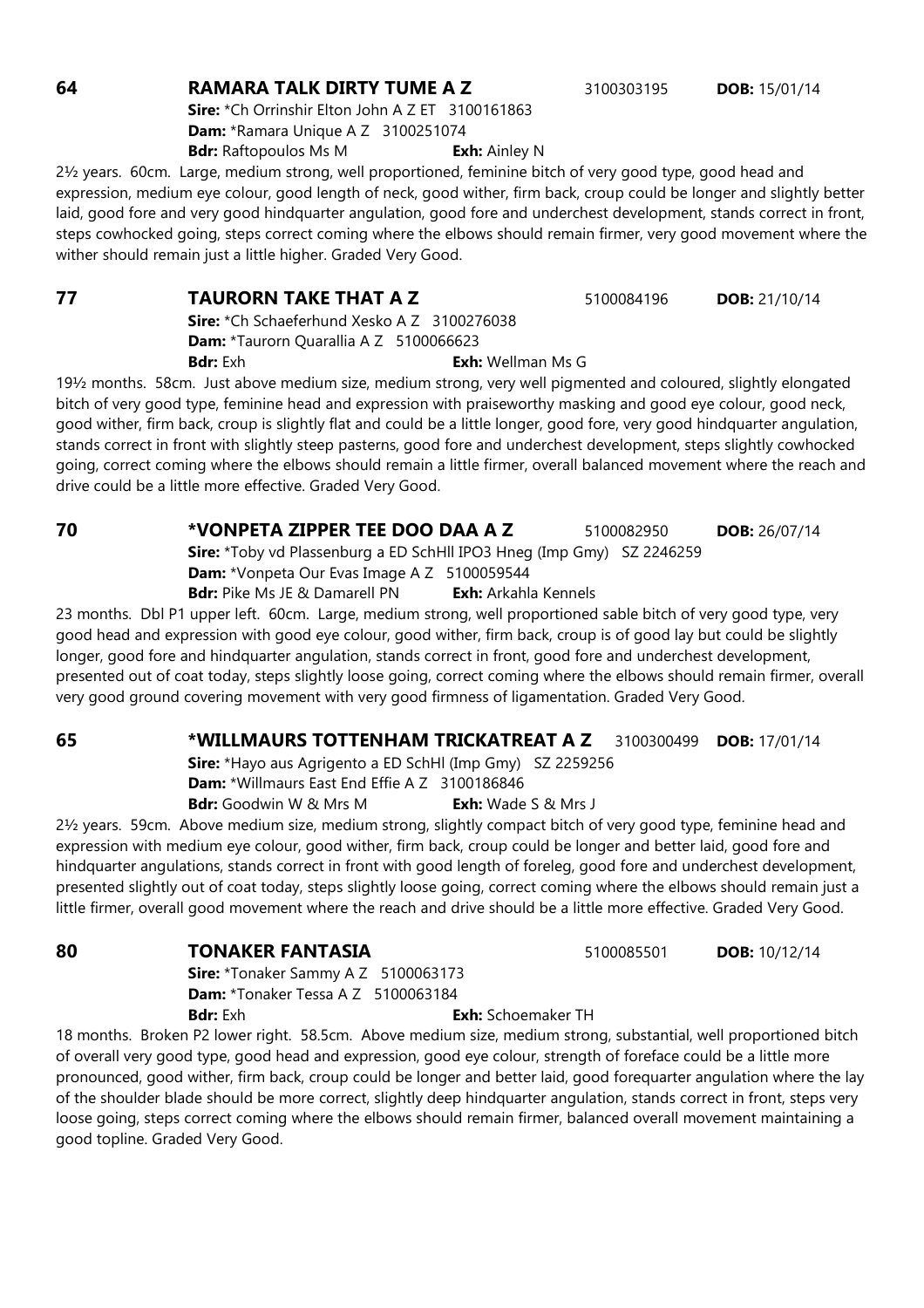1 …75… 2 …76… 3 …64… 4 …77… 5 …70… 6 …65…

7 …80… 8 ……… 9 ……… 10 ……… 11 ……… 12 ………

# Long Stock Coat **OPEN BITCH**

81 **\*CH VLADIMIR GLAM I AM A Z** 2100368521 **DOB:** 08/09/12

Sire: \*Ch Siobahn Apollo A Z 2100321358 Dam: \*Sup Ch Vladimir Anarchy A Z 2100213140 Bdr: Vladimir Kennels **Exh:** Leonard Mrs C

3 years 9 months. 62cm. Oversize, medium strong, feminine, very well proportioned and harmoniously constructed long stock coat female of very good type, feminine head and expression, correct ear set, good eye colour, very good length of neck, high wither, firm back, croup is of good lay but could be slightly longer, stands correct in front, good length of foreleg, good fore and underchest development, steps correct going, and coming where the elbows should remain a little firmer, powerful, dynamic, far reaching movement with correct sequence of steps, the tail has a slight cast to the left. Graded Excellent.

**82 • CH VLADIMIR INSAITSABLE A Z** 2100396786 **DOB:** 05/12/13

Sire: \*Toby vd Plassenburg a ED SchHll IPO3 Hneg (Imp Gmy) SZ 2246259 Dam: \*Sup Ch Vladimir Anarchy A Z ET 2100213140 **Bdr:** Morton G & K **Exh:** West D

2½ years. 61.5cm. Oversize, medium strong, very well pigmented, and well proportioned long stock coat bitch of very good type, very good head and expression, good eye colour, praiseworthy masking, good wither, firm back, croup could be slightly longer and better laid, very good forequarter angulation where the upper arm could be slightly longer, very good hindquarter angulation, good fore and very good hindquarter angulation, good length of foreleg, steps slightly narrow going, not quite correct coming, powerful, dynamic far reaching movement with a very good sequence of steps. Graded Excellent.

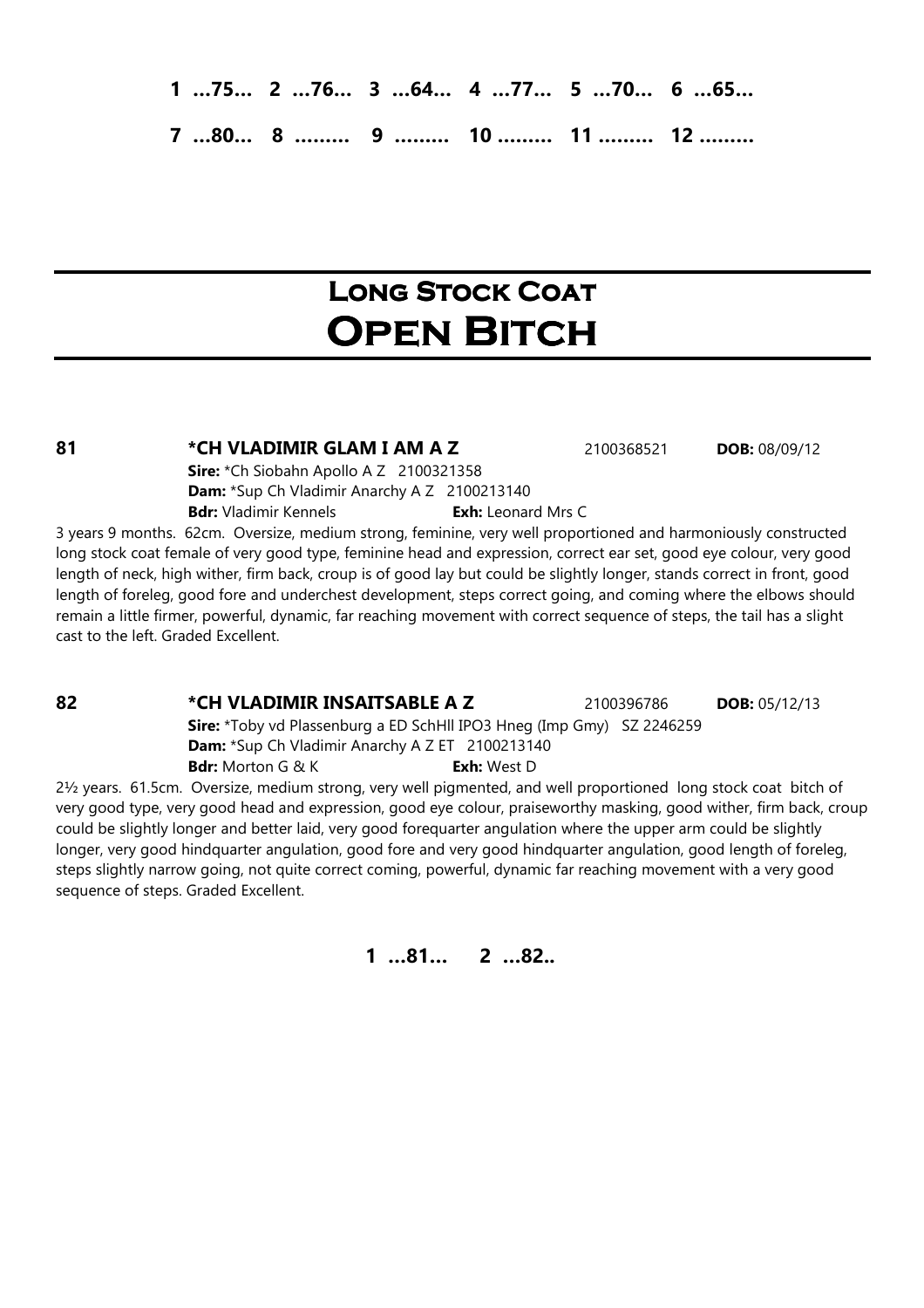# **STOCK COAT OPEN BITCH**

### 83 **\*CH JAYSHELL WINONA A Z** 3100233082 **DOB:** 11/01/10

Sire: \*Ch Orrinshir Elton John A Z ET 3100161863 Dam: \*Blakngold Honey Jumble A Z 3100149941 **Bdr:** Exh: McDermott P & Mrs N

6½ years. 57cm. Medium size, medium strong, substantial, very harmoniously constructed bitch of overall very good type and proportions, very good head and expression, good eye colour, very good length of neck, high wither, firm back, the croup is of good lay but could be slightly longer, very good fore and hindquarter angulations, very good fore and underchest development, stands correct in front, in stance presents without exaggeration, steps correct going and coming where the elbows should remain just a little firmer, powerful, free flowing movement with correct sequence of steps. Graded Excellent.

**93** \* CH LEBERHINE UMEEKO A Z 5100077038 DOB: 26/08/13 Sire: \*Hatto v Hühnegrab a ED SchHlll Hneg (Imp Gmy) SZ 2192749 Dam: \*Leberhine Maggie A Z 5100055468 **Bdr:** Exh **Exh:** Evans R & Mrs D/Garvican H

2 years 9 months. 60cm. Large, medium strong, harmoniously constructed, well pigmented bitch of overall very good type, very good head and expression, praiseworthy masking where the eye colour should be darker and the underjaw should be stronger, very good length of neck, high wither, firm back, croup could be slightly longer and better laid, very good forequarter angulation where the upper arm could be better laid, very good hindquarter angulation, stands correct in front, good fore and underchest development, steps with good firmness of hocks, good coming where the elbows should remain firmer, powerful, dynamic far reaching movement with very good sequence of steps. Graded Excellent.

### **84** \*SCHAEFERHUND NELKE A Z ET RA 3100241339 DOB: 15/07/10

Sire: \*Ch Orrinshir Elton John A Z ET 3100161863 Dam: \*Schaeferhund Celina A Z 3100179923 **Bdr:** Bohdal Mrs I **Exh:** Walter Ms H & Schulz J

5 years 11 months. 59cm. Above medium size, strong and substantial, well proportioned, bitch of very good type, very good head and expression with good eye colour, very good wither, firm back, croup could be just slightly longer and better laid, very good forequarter angulation where the upper arm could be slightly longer, very good hindquarter angulation, stands correct in front, with very good height to depth ratio, very good fore and underchest development, steps correct going and coming where the elbows should remain just a little firmer, powerful, dynamic, far reaching movement, maintaining a correct topline. Graded Excellent.

#### 85 \* **BABENBERG JACI A Z** 5100069282 **DOB:** 06/04/12

Sire: \*Esko ad Haus Zygadto a ED SchHll (Imp Gmy) SZ 2232859 Dam: \*Charon v Overledingerland a ED SchHl (Imp Gmy) SZ 2229718 Bdr: Babenberg Kennels **Exh:** Flynn PR & Mrs KY

4 years 2 months. 60cm. Large, medium strong, well proportioned, bitch of harmonious type and construction, very good head and expression marred by slightly roman nose and the eye colour should be darker, good length of neck, very good wither, firm back, well moulded croup which could be just slightly longer, very good forequarter angulation where the upper arm could be slightly longer, very good hindquarter angulation, stands correct in front, good length of foreleg, steps slightly loose going, correct coming where the elbows should be just a little firmer, very good ground covering movement where she high steps just slightly in front. Graded Excellent.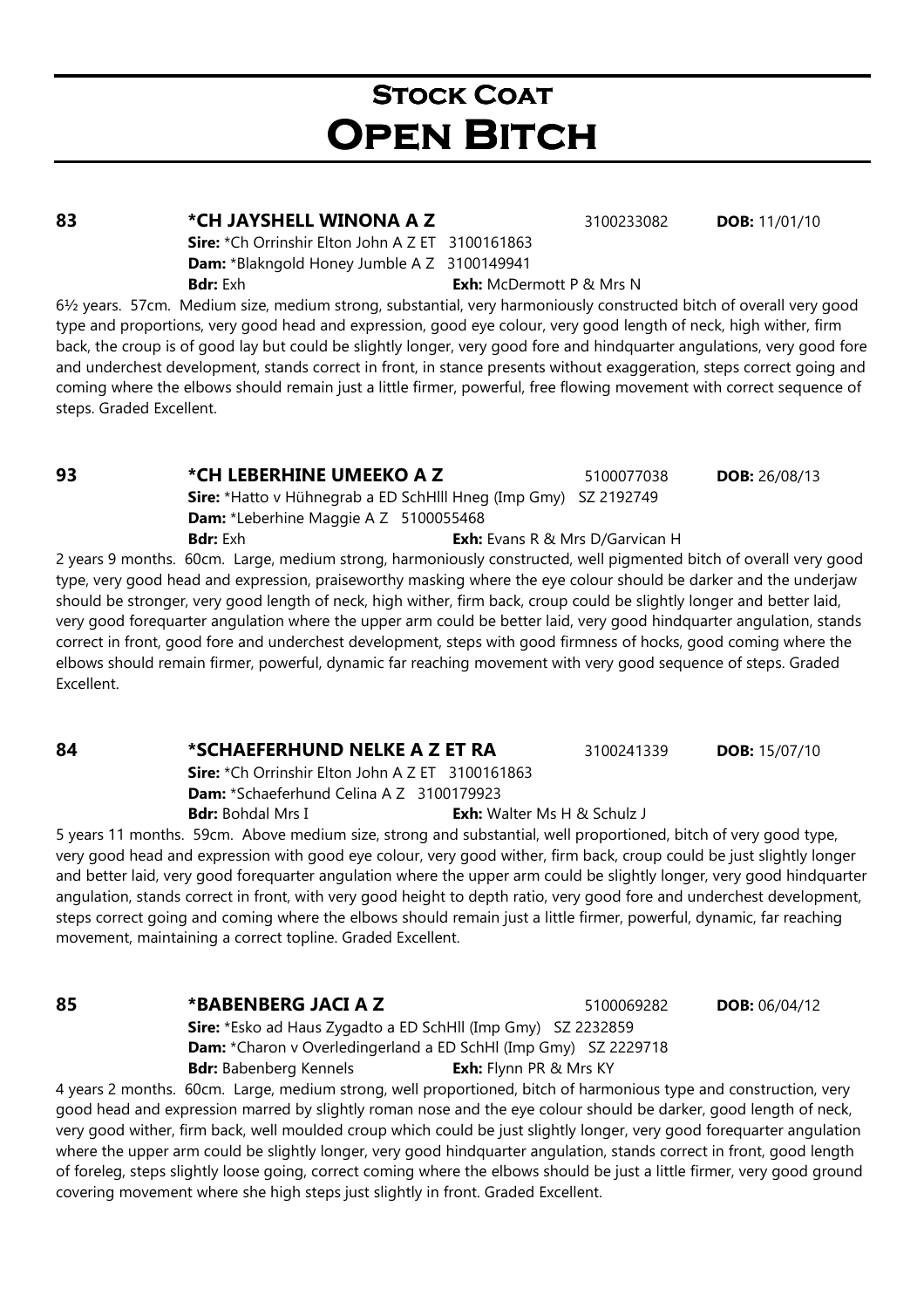#### 92 **\*CH SCHAEFERHUND BALLEENA A Z ET RN CCD** 3100287963 **DOB:** 22/04/13

Sire: \*Yester v Feuermelder a ED SchHl IPO2 (Imp Deu) SZ 2255308 Dam: \*Ryzack Acacia A Z 3100212651 **Bdr:** Exh **Exh:** Bohdal Mrs I & Mercieca M

3 years 2 months. 58cm. Just above medium size, medium strong, well pigmented, well proportioned bitch of very good type, very good head and expression very good masking medium eye colour, good wither, firm back, slight dip behind, croup is of good lay but could be slightly longer, very good forequarter angulation where the upper arm could be longer, very good hindquarter angulation, stands correct in front where the feet should remain firmer, very good fore and underchest development, steps very narrow going and coming where the elbows should remain much firmer, very good ground covering movement. Graded Excellent.

#### 94 \*HARLEROSE ANGEL A Z CCD 3100294285 DOB: 28/08/13

Sire: \*Bluemax Zoomba A Z 4100186824 Dam: \*Bronacre Indian Sunset A Z 3100250574

Bdr: Stedwell M & Mrs S Exh: Urie Mrs J

2 years 9 months. Dble P1 upper left. 61cm. Very large, medium strong, slightly compact, female of very good type, very good head and expression where the underjaw could be just slightly stronger, good eye colour, good wither firm back, croup could be just slightly longer and better angled, very good forequarter angulation where the upper arm could be better angled, very good hindquarter angulation, stands correct in front, where the pasterns could remain a little firmer, pronounced fore and underchest development, steps narrow going, steps correct coming where the elbows should remain a little firmer, very good ground covering movement with good sequence of steps. Graded Excellent.

### **90 \*ALIMANDA GREYS ANATOMY A Z** 5100074988 **DOB:** 09/04/13

Sire: \*Ch Schneeberg Fire Storm A Z ET 2100258867

Dam: \*Bruangie Something To Follow A Z 5100052776

**Bdr:** Alimanda Kennels **Exh:** Alimanda & Kunama Kennels

3 years 2 months. 58cm. Just above medium size, medium strong, well pigmented sable bitch of very good type, very good head and expression with good masking, however the eye should be a little darker, good wither, firm back, croup could be longer and better laid, good forequarter angulation where the shoulder is set a little steep, very good hindquarter angulation, stands correct in front, slightly steep pasterns, pronounced fore and slightly short underchest development, moves slightly narrow and loose going, correct coming where the elbows should remain firmer, very good ground covering movement, very good firmness of ligamentation. Graded Excellent.

### 86 \*CH VOLSCAIN AKIRA A Z CDX HIT 3100275847 DOB: 01/07/12

Sire: \*Ch Schneeberg Fire Storm A Z ET 2100258867 Dam: \*Molle vd Werther-Mühle a ED (Imp Gmy) SZ 2142864 **Bdr:** Volscain Kennels **Exh:** Anderson Miss C

3 years 11 months. 59.5cm. Large, medium strong, well proportioned bitch of very good type, feminine head and expression, where the eye colour should be darker and the foreface a little stronger, good wither, firm back, croup could be longer and better angled, good fore, very good hindquarter angulation, stands correct in front with good length of foreleg, good fore and underchest development, steps slightly wide going, correct coming where the elbows should remain firmer, very good ground covering movement where the drive should be more effective. Graded Excellent.

### **99 \*LEPPSDORF VENDETTA A Z** 5100080888 **DOB:** 05/03/14

Sire: \*Ch Kardin Kruger A Z 3100179267 Dam: \*Leppsdorf Eldora A Z 5100052083 **Bdr:** Exh **Exh:** Hume Miss L

2 years 3 months. 59.5cm. Large, medium strong, well proportioned, bitch of very good type, very good head and expression with good eye colour, good length of neck, good wither, firm back, croup is of good lay but could be just slightly longer, very good fore and hindquarter angulation, stands correct in front, very good fore and underchest development, steps slightly loose going, correct coming where the elbows should remain a little firmer, very good ground covering movement where the drive could be a little more effective. Graded Excellent.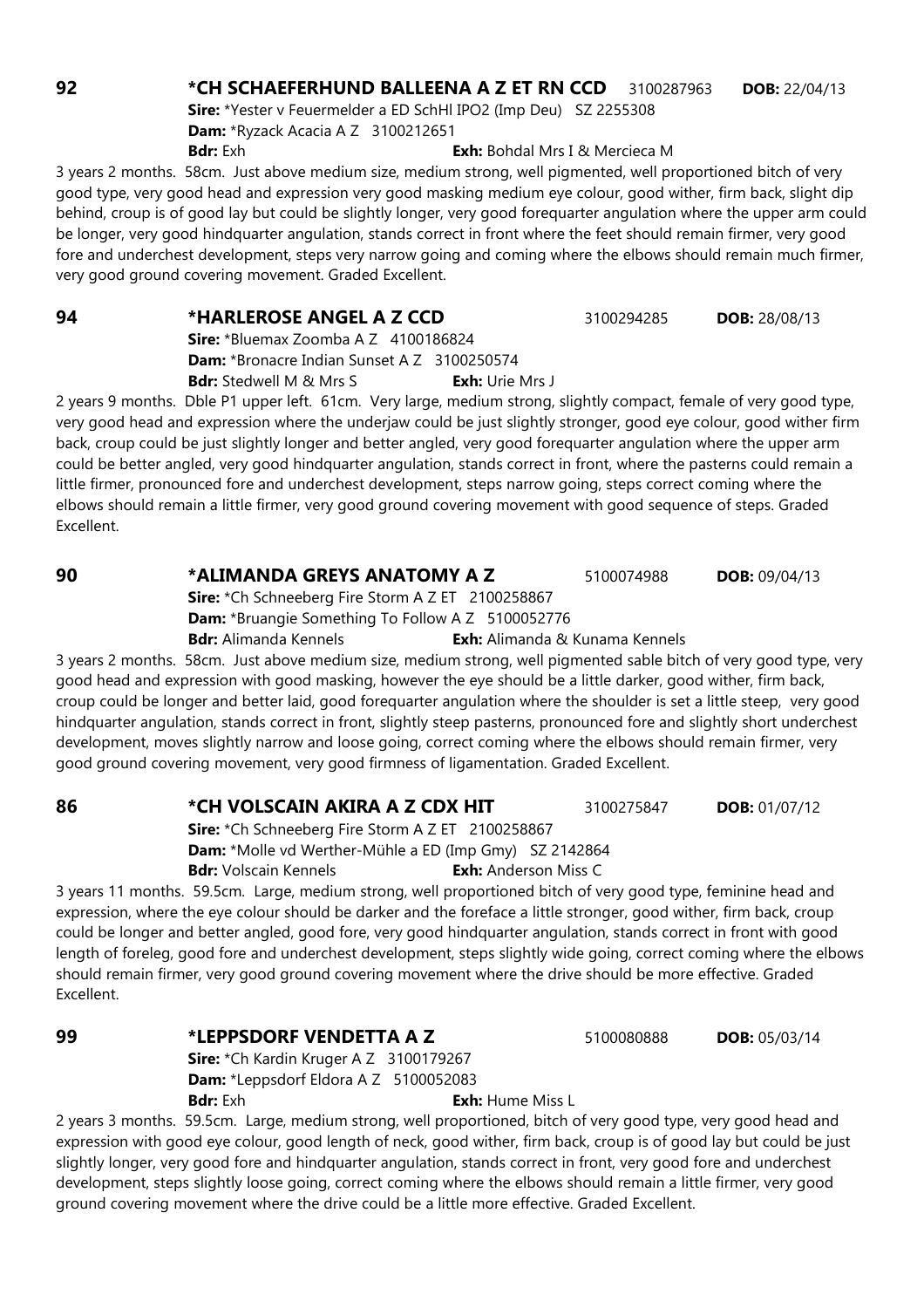### **100 \*VONPETA YASKME A Z 5100081569 DOB: 23/04/14**

Sire: \*Ch Orrinshir Elton John A Z ET 3100161863 Dam: \*Vonpeta Tolder Lettemloose A Z 5100066345

Bdr: Damarell PN & Pike Ms JE Exh: Rondinelli A & Williams Ms R

2 years 1½ months. 59.5cm. Large, medium strong, well pigmented well proportioned bitch of very good type, good head and expression with good eye colour and good masking, good length of neck, good wither, firm back, croup could be longer and better laid, good fore and very good hindquarter angulation, stands correct in front, good fore and underchest development, steps slightly cowhocked going, slightly narrow coming where the elbows should be firmer, has a very good ground covering movement. Graded Excellent.

**101 \*TAURORN SHADOW DANCER A Z 5100081740 DOB: 07/05/14** Sire: \*Ch Kardin Kruger A Z 3100179276 Dam: \*Taurorn Niabi A Z 5100045059 **Bdr:** Wellman Ms G **Exh:** Johnston A

2 years 1 month. 59cm. Large, medium strong, well proportioned, well constructed bitch of very good type, very good head and expression with light eyes, very good wither, firm back, well moulded croup which could be slightly longer, good forequarter angulation where the lay of the shoulder is slightly steep, very good hindquarter angulation, stands correct in front where the pasterns should remain firmer, good fore and underchest development, shown in good coat condition, steps slightly loose going, correct coming where the elbows should remain firmer, very good ground covering movement where the drive could be more effective. Graded Excellent.

**97 • \*WILLMAURS TOTTENHAM TWIGGY A Z** 3100300500 **DOB:** 17/01/14

Sire: \*Hayo aus Agrigento a ED SchHl (Imp Gmy) SZ 2259256 Dam: \*Willmaurs East End Effie A Z 3100186846

**Bdr:** Exh **Exh:** Goodwin W & Mrs M

2 years 5 months. 59.5cm. Large, medium strong, well pigmented and coloured bitch of very good type, very good head and expression where the stop could be a little more pronounced, medium eye colour, stands with slightly erect head carriage, good wither, firm back, well moulded croup which could be a little longer, balanced angulations of the fore and hindquarter, stands not quite correct in front with right wrist turned out and the pasterns should be firmer, very good fore and underchest development, steps with firm hocks, not quite correct in front toes in on left and out on the right, very good ground covering movement with very good firmness of ligamentation. Graded Excellent.

**91** \*GRANDWEST QUEENIE A Z 6100082029 DOB: 18/04/13

Sire: \*Ch Kwint v Juerikställ a ED Hneg (Imp Ndl) NHSB 2501936 Dam: \*Malisa v Finkenschlag a ED (Imp Gmy) SZ 2187743 **Bdr:** Willis DR & Mrs CM **Exh:** Cooke I & Mrs M/Rice J & Mrs M

3 years 2 months. 58.5cm. Above medium size, medium strong, well proportioned bitch of very good type, very good head and expression with medium eye colour, underjaw could be a little stronger, good wither, firm back, croup could be longer and better laid, good fore and very good hindquarter angulation, stands correct in front, with steep pasterns, pronounced fore and underchest development, steps slightly wide going, and correct coming where the elbows should remain firmer, very good ground covering movement. Graded Excellent.

**98 VANLAND BLYSS A Z** 3100302166 **DOB:** 28/02/14

Sire: \*Jayshell Archimedes A Z 3100256952 Dam: Stobar Izobel A Z 3100245574

**Bdr:** van de Beek H & Mrs S **Exh:** Stocks V & Auwema H

2 years 3½ months. 61cm. Very large, well pigmented medium strong, slightly compact bitch of good type, good head and expression, medium eye colour, good wither, firm back, croup could be longer and better laid, good forequarter angulation where the shoulder blade is set quite steep, very good hindquarter angulation, stands not quite correct in front where the pasterns should remain firmer, pronounced fore and underchest development, steps very narrow going with loose hocks, toes in on the left coming, very good ground covering movement where the drive should be just a little more effective. Graded Excellent.

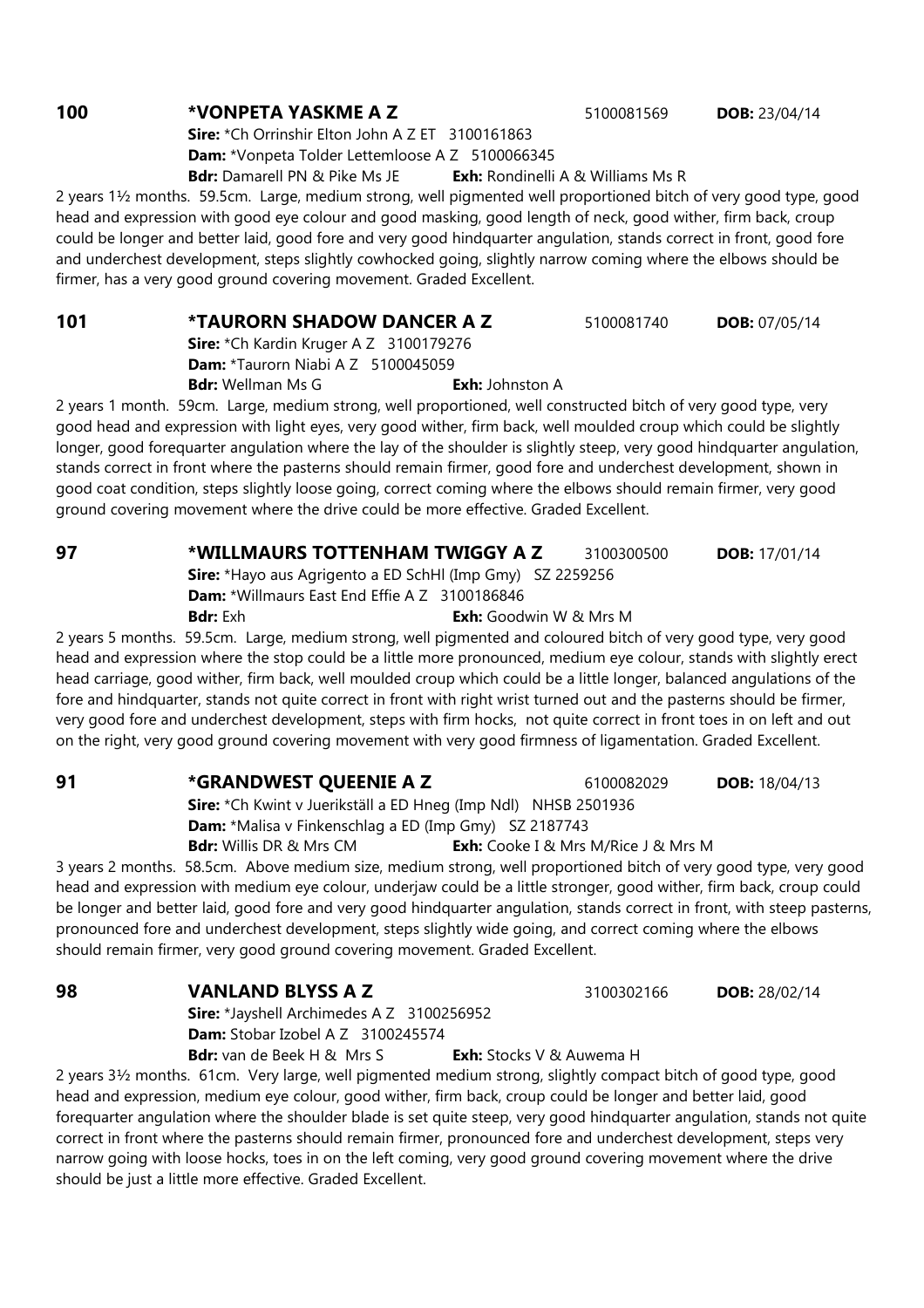**88 \*KEEDARA PORTUGUESE TART A Z 5100074590 DOB: 09/02/13** 

Sire: \*Esko ad Haus Zygadto a ED SchHll (Imp Gmy) SZ 2232859 Dam: \*Keedara Littlemissbiage A Z 5100054916 **Bdr:** Mayne Ms B & Phillis J **Exh:** Brodie M & L

3 years 4 months. 61.5cm. Oversize, medium strong, slightly compact bitch of very good type, very good head and expression, good eye colour, praiseworthy strength of foreface, good wither, firm back, croup could be slightly longer and better laid, good forequarter angulation where the shoulder lay is set quite steep, very good hindquarter angulation, stands not quite correct in front, very good length of foreleg, good fore and underchest development, steps correct going, steps slightly narrow coming, very good groundcovering movement. Graded Excellent.

> 1 …83… 2 …93… 3 …84… 4 …85… 5 …92… 6 …94… 7 …90… 8 …86… 9 …99… 10 …100… 11 …101… 12 …97… 13 …91… 14 …98… 15 …88…

### CHALLENGE BITCH LSC Eroica Everest

### RESERVE CHALLENGE BITCH LSC \*Ch Vladimir Glam I Am A Z

RESERVE CHALLENGE BITCH SC \* The Leberhine Umeeko A Z

CHALLENGE BITCH SC \* The state of the Jayshell Winona A Z

### **LONG STOCK COAT** Baby Puppy Dog

**103 SCHNEEBERG MR FANASTIC** 2100446573 **DOB:** 11/02/16 Sire: \*Juwika Destroyer a ED IPO3 (Imp Den) DK 18097/2012 Dam: \*Schneeberg Bumblebee A Z 2100342257 Bdr: Widejko J **Exh:** Walden Ms M & Widejko J Graded Very Promising.

1 …103…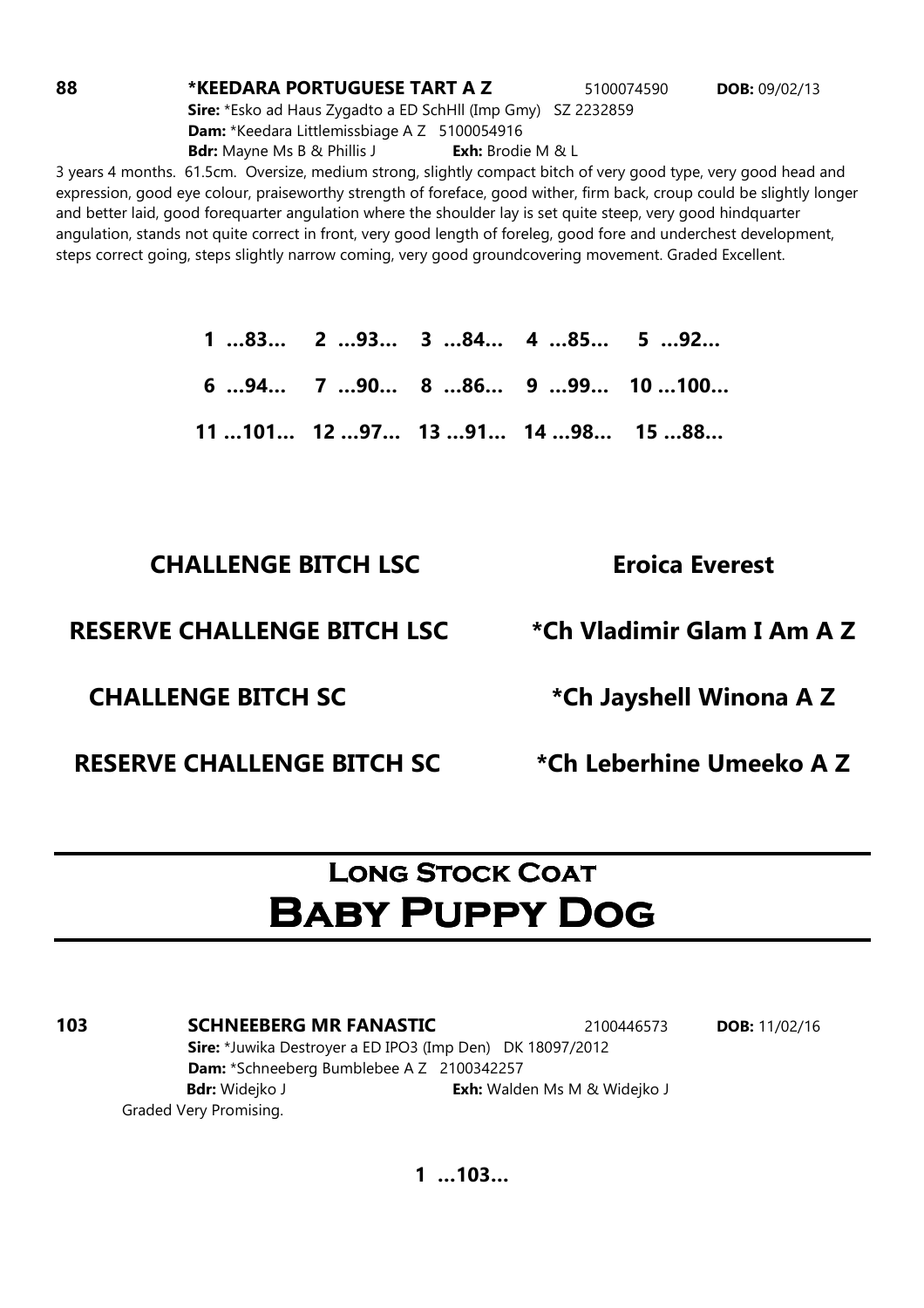# **STOCK COAT** Baby Puppy Dog

| 105 | <b>KYNDOM BETTER BEWARE</b>                      | 5100091923                     | <b>DOB:</b> $16/01/16$ |
|-----|--------------------------------------------------|--------------------------------|------------------------|
|     | <b>Sire:</b> *Sundaneka Young Gun A Z 2100392822 |                                |                        |
|     | <b>Dam:</b> *Taurorn Remember Me A Z 5100072547  |                                |                        |
|     | <b>Bdr:</b> Lawrence B & Mrs S                   | <b>Exh:</b> Wellman Ms G       |                        |
|     | Graded Very Promising.                           |                                |                        |
|     |                                                  |                                |                        |
| 106 | <b>KYNDOM BETTER WATCH OUT</b>                   | 5100091925                     | <b>DOB:</b> $16/01/16$ |
|     | Sire: *Sundaneka Young Gun A Z 2100392822        |                                |                        |
|     | <b>Dam:</b> *Taurorn Remember Me A Z 5100072547  |                                |                        |
|     | <b>Bdr:</b> Exh                                  | <b>Exh:</b> Lawrence B & Mrs S |                        |
|     | Graded Very Promising.                           |                                |                        |

### 1 …105… 2 …106…

# Long Stock Coat Minor Puppy Dog

| 110 | <b>EROICA EROTIC ERIK</b>                                     | 5100090515                             | <b>DOB:</b> $04/11/15$ |  |  |
|-----|---------------------------------------------------------------|----------------------------------------|------------------------|--|--|
|     | Sire: *Ch Eroica Catch Me If You Can A Z 5100077759           |                                        |                        |  |  |
|     | <b>Dam:</b> *Ch Vladimir Glam I Am A Z 2100368521             |                                        |                        |  |  |
|     | <b>Bdr:</b> Eroica Kennels                                    | <b>Exh:</b> Phillis J & McIntosh Mrs L |                        |  |  |
|     | Graded Very Promising.                                        |                                        |                        |  |  |
| 108 | <b>STELLIKO ARKHAM KNIGHT</b>                                 | 5100090160                             | <b>DOB:</b> $24/09/15$ |  |  |
|     | Sire: *Calle v Westervenn a ED IPO2 Hneg (Imp Deu) SZ 2281138 |                                        |                        |  |  |
|     | Dam: *Keedara Portuguese Tart A Z 5100074590                  |                                        |                        |  |  |
|     | <b>Bdr:</b> Exh                                               | <b>Exh:</b> Brodie M & L               |                        |  |  |
|     | Graded Very Promising.                                        |                                        |                        |  |  |
| 109 | <b>ALIMANDA QUICK FIRE</b>                                    | 5100090314                             | <b>DOB:</b> $09/10/15$ |  |  |
|     | Sire: *Ch Alimanda Fire Walker A Z 5100074495                 |                                        |                        |  |  |
|     | <b>Dam:</b> *Ch Regalshep Eclipse A Z 5100064631              |                                        |                        |  |  |
|     | <b>Bdr:</b> Alimanda Kenenls<br><b>Exh:</b> Tripodi A         |                                        |                        |  |  |
|     | Graded Very Promising.                                        |                                        |                        |  |  |

1 …110… 2 …108… 3 …109…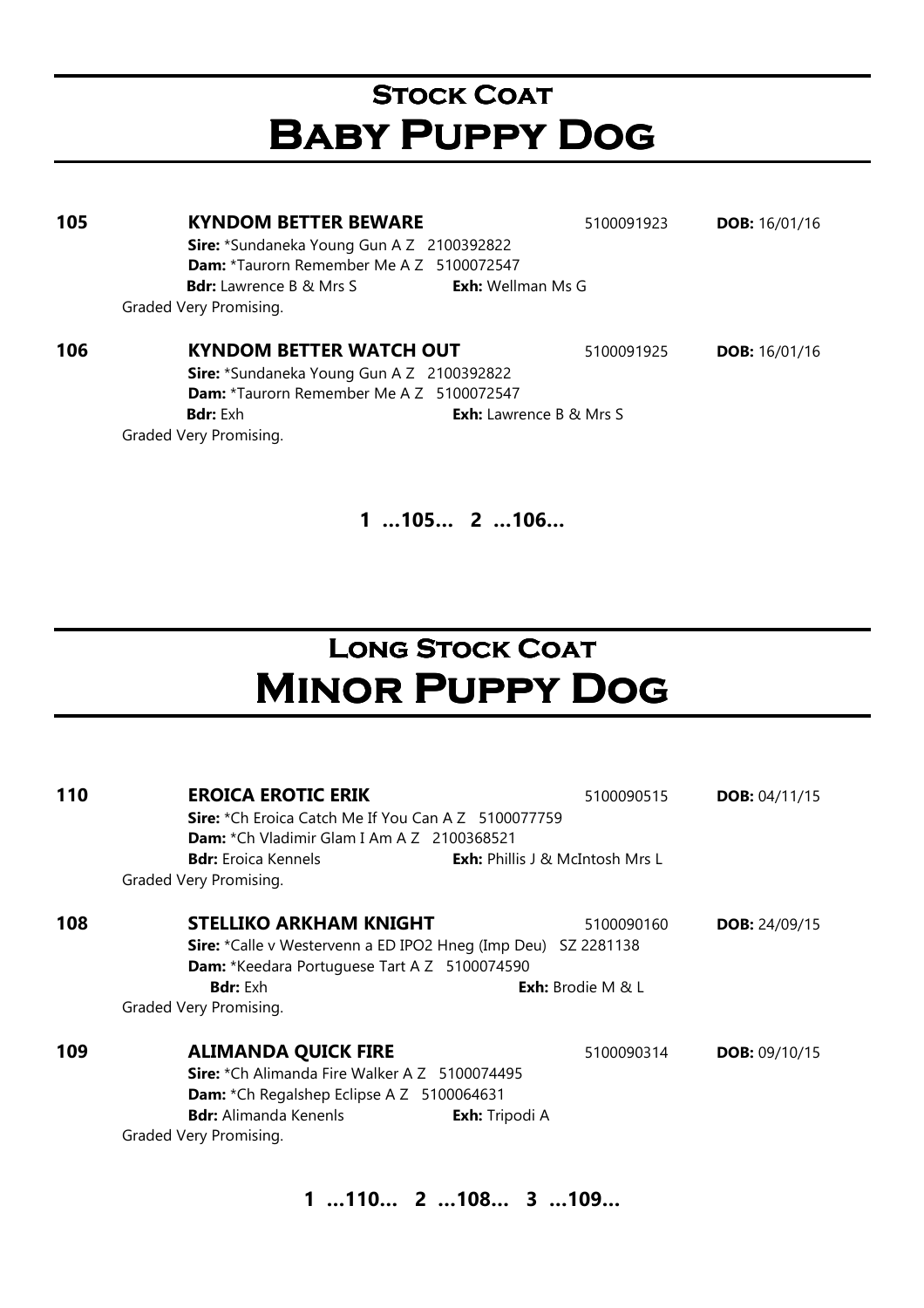# **STOCK COAT** Minor Puppy Dog

**113 ARRISTAR LYKA HURRICANE** 3100331961 **DOB:** 11/11/15 Sire: \*Sensen Mann Yokon a ED IPO3 (Imp Fin) F 145561/12 Dam: \*Harlerose Angel A Z 3100294285 **Bdr:** Exh **Exh:** Urie Mrs J Graded Very Promising. 115 JAYSHELL NEBRASKA 3100332848 DOB: 04/12/15 Sire: \*Fremont Hells Bells A Z 2100355509 Dam: \*Ch Jayshell Winona A Z 3100233082 **Bdr:** McDermott Mrs N **Exh:** McDermott P & Mrs N Graded Very Promising. **112 FLYINGRICH USHER 5100090390 DOB: 27/10/15** Sire: \*Bluemax Shrek A Z 4100181907 Dam: \*Flyingrich Rihanna A Z 5100065686 **Bdr:** Exh **Exh:** Richards Ms K Graded Very Promising. **114 JAKLEM COURAGE UNDER FIRE** 5100012521 **DOB:** 18/11/15 Sire: \*Ch Alimanda Fire Walker A Z 5100074495 Dam: \*Jacklem Angelina J A Z 510006728 Bdr: Grigson Mrs J Exh: Percival N Graded Very Promising.

1 …113… 2 …115… 3 …112… 4 …114… 5 ………

# **LONG STOCK COAT** Puppy Dog

### 117 VONPETA DONALD 5100088774 DOB: 19/07/15

Sire: \*Toby vd Plassenburg a ED SchHll IPO3 Hneg (Imp Gmy) SZ 2246259 Dam: \*Natchez Evas Revenge A Z 5100077337 Bdr: Damarell PN & Pike Ms JE Exh: Lademan Ms C

Graded Very Promising.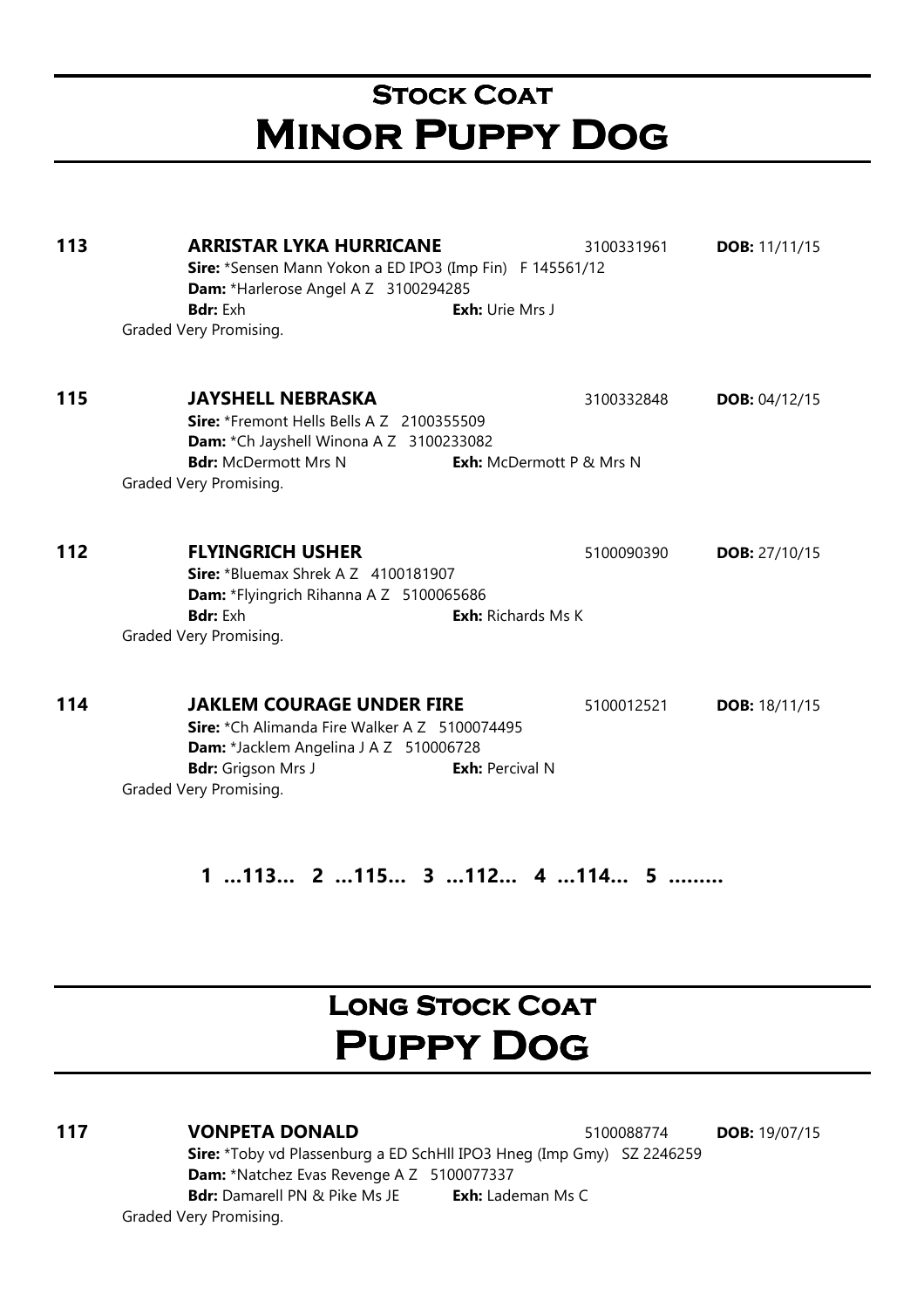116 CH VONDOUSSA CAPTAIN JACK SPARROW 5100088179 DOB: 21/06/15 Sire: \*Ch Vonpeta Tolder Just Do It A Z PT ET 5100066348 Dam: \*Grundelhardt Tainted Love A Z HT 5100057322 Bdr: Vondoussa Kennels **Exh:** Stacey Mrs T Graded Very Promising.

1 …117... 2 …116...

### **STOCK COAT** Junior Dog

**121 CH SCHAEFERHUND LOGUN A Z (AI)** 3100171518 **DOB:** 16/01/15 Sire: \*Nino v Tronje a ED (Imp USA) SZ 2210253-SEM Dam: \*Schaeferhund Xeena A Z 3100276041 **Bdr:** Bohdal Mrs I **Exh:** Owen Ms B

17 months. 64.5cm. Above medium size, medium strong, substantial, masculine dog of very good type, very good head and expression where the eye colour should be darker, good wither, firm back, croup could be longer and better laid, good fore and very good hindquarter angulation, stands correct in front, good fore and slightly short underchest development, steps correct going, and coming where the elbows should remain a bit firmer, very good ground covering movement. Graded Very Good.

Sire: \*Hatto v Hühnegrab a ED SchHlll Hneg (Imp Gmy) SZ 2192749 Dam: \*Taurorn Roxanne A Z 5100072550

Bdr: Haysman R & Mrs J **Exh:** Haysman R & Mrs J/Pilgrim Ms S/Wellman Ms G 17 months. 64cm. Above medium size, medium strong, slightly compact, well pigmented dog of very good type, very good head and expression, good eye colour, overall very good masking, good wither, firm back, slight dip behind, croup could be longer and better laid, good fore and very good hindquarter angulation, stands correct in front, very good length of foreleg, good fore and slightly short underchest development, steps slightly loose going, correct coming where the elbows could remain a little firmer, very good ground covering movement. Graded Very Good.

1 …121… 2 …119… 3 ……… 4 ……… 5 ………

**119 CRAISAN CANTO** 5100085594 **DOB:** 16/01/15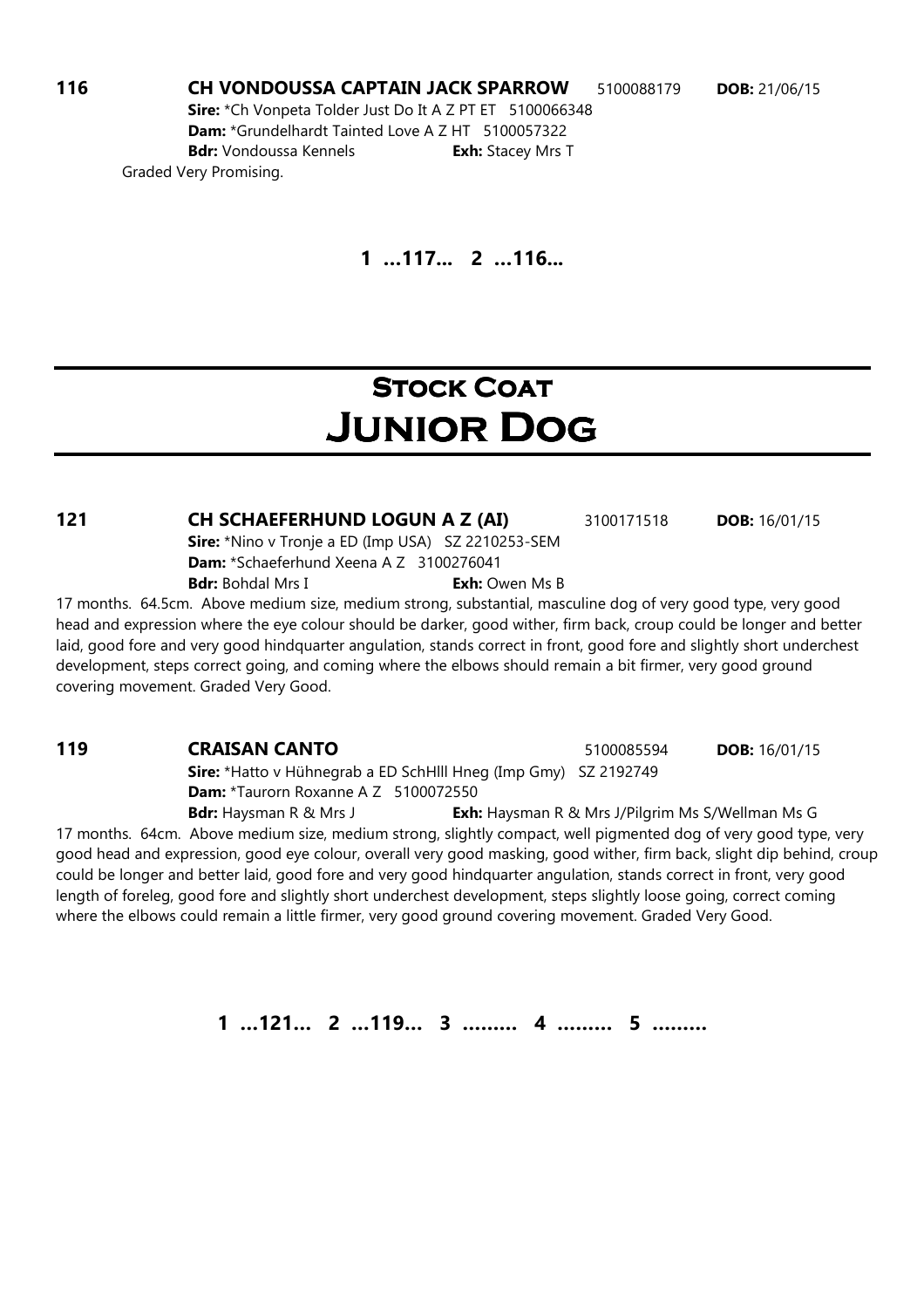# LONG STOCK COAT Intermediate Dog

125 \*CH GRUNDELHARDT CIRCLE OF LIFE (AI) A Z 5100080730 DOB: 26/02/14

Sire: \*Ray v Fichtenschlag a ED SchHlll Hneg (Imp Gmy) SZ 2154538-SEM

Dam: \*Grundelhardt Tainted Love A Z HT 5100057322

**Bdr:** Cocks PJ & Mrs JM **Exh:** Murphy R & Mrs S

2 years 3½ months. Dbl P1 upper left. 66.5cm. Oversize, medium strong, substantial, very well pigmented and coloured long stock coat dog, of overall very good type, strong masculine head with very good expression with desired masking and good eye colour, good wither, firm back, croup could be slightly longer and better laid, very good fore and hindquarter angulation, stands not quite correct in front with right wrist turned out, good fore and underchest development, steps correct going, not quite correct coming due to right wrist turning out and where the elbows should remain firmer, very good ground covering movement. Graded Very Good.

**126 CH VONDOUSSA BACK TO THE FUTURE** 5100080876 DOB: 28/03/14

Sire: \*Bluemax Shrek A Z 4100181907

Dam: \*Vondoussa Princess Nic A Z 5100046598

Bdr: Vondoussa Kennels **Exh:** Stacey Mrs T

2 years 2½ months. 66.5cm. Oversize, very well pigmented well proportioned dog of very good type, very good head and expression, good masking and good eye colour, good wither, firm back, croup could be slightly longer and better laid, good forequarter angulation where the lay of the shoulder is a little steep, very good hindquarter angulation, stands not quite correct in front, good fore and underchest development, steps slightly cowhocked going, not quite correct in front and elbows should be firmer, very good ground covering movement with effective reach and drive. Graded Very Good.

1 …125… 2 …126…

# **STOCK COAT** Intermediate Dog

### **129 KINGKESHA ARTHEN 5100084412 DOB: 09/11/14**

Sire: \*Ch Orrinshir Elton John A Z ET 3100161863 Dam: \*Sannjesa Living The Dream A Z 3100281580 Bdr: KingKesha Kennels **Exh:** Hogan D

19 months. Dbl P1 upper left. 66.5cm. Oversize, well coloured, and well proportioned dog of very good type, good head and expression, medium eye colour, good wither, firm back, well moulded croup which could be longer, good fore and very good hindquarter angulation, stands not quite correct in front, with very good length of foreleg, good fore and underchest development, steps correct going, and coming where the elbows should remain a little bit firmer, very good ground covering movement with very good firmness of ligamentation. Graded Very Good.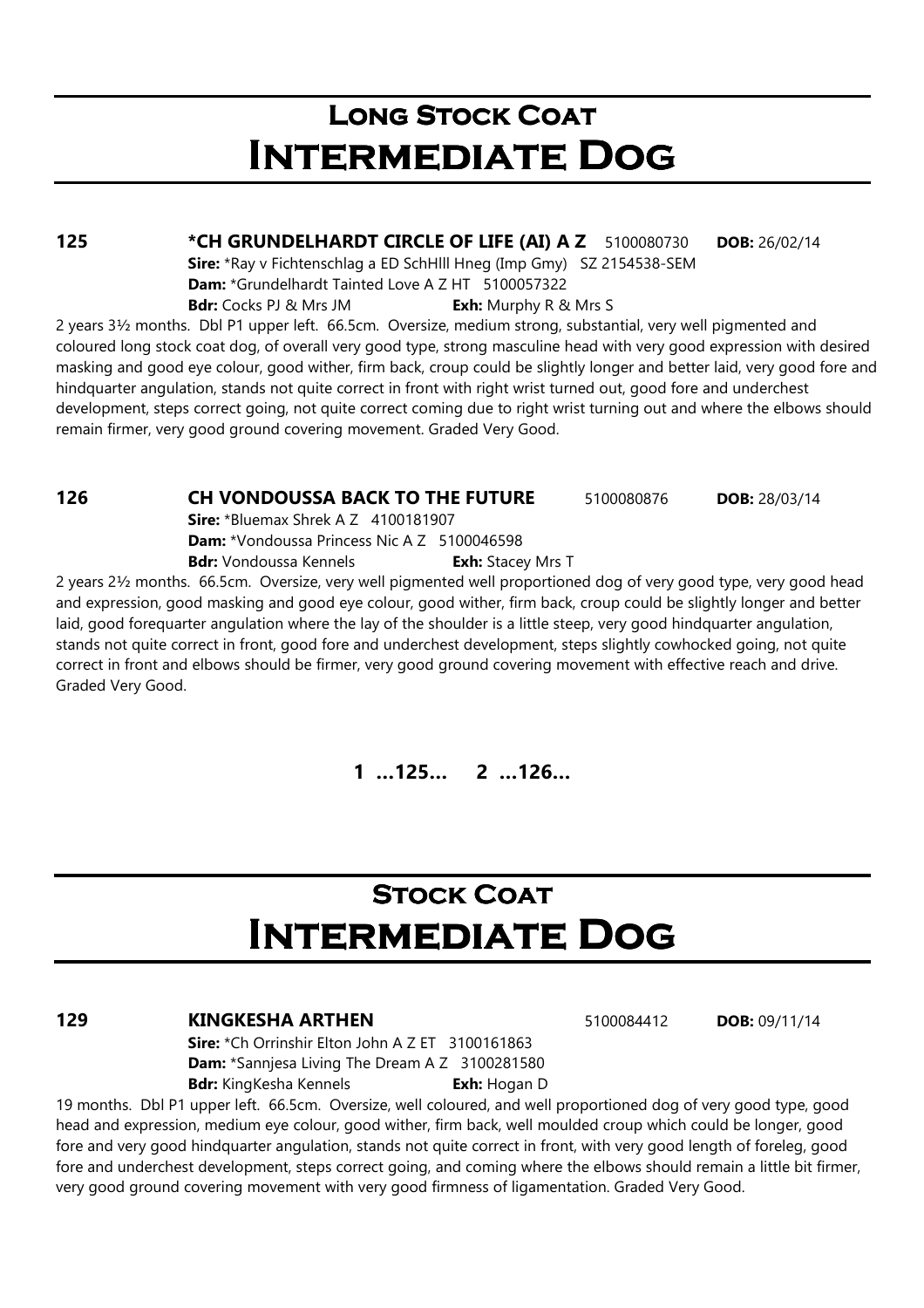### **128 WILLMAURS VICTORY VALDO A Z 3100314003 DOB: 08/11/14**

Sire: \*Ch Orrinshir Elton John A Z ET 3100161863 Dam: \*Willmaurs Oxley Olive Oil A Z 3100264761 **Bdr:** Goodwin W & Mrs M **Exh:** Withington J & H

19 months. 66cm. Very large, medium strong, well pigmented, slightly stretched dog, of overall very good type, good head and expression with desired dark eye, good wither, firm back, croup is of good lay but could be slightly longer, good fore and very good hindquarter angulation, stands correct in front with very good length of foreleg, good fore and underchest development, slightly steep pasterns, steps slightly wide going, correct coming with good firmness of elbows, very good ground covering movement with overall very good firmness of ligamentation. Graded Very Good.

1 …129… 2 …128… 3 ………

# LONG STOCK COAT Open Dog

130 \*CH EROICA CATCH ME IF YOU CAN A Z 5100077759 DOB: 11/09/13

Sire: \*Astasia Paca A Z 4100190308

Dam: \*Ch Narathor Jazz Diva A Z 2100337450

**Bdr:** Eroica Kennels **Exh:** Leonard Miss K

2 years 9 months. 65cm. Large, strong, substantial, very well proportioned, and excellently pigmented long stock coat dog of very good type and masculinity, masculine head with praiseworthy masking, correct eye colour, however the right ear should be a little firmer, praiseworthy strength of skull and foreface, high wither, firm back, the croup could be slightly longer and better laid, stands not quite correct in front, very good fore and hindquarter angulation, praiseworthy fore and underchest, presented in excellent coat condition, steps slightly loose going, correct coming, powerful, dynamic, far reaching movement. Graded Excellent.

 $1...130...$ 

# **STOCK COAT** Open Dog

139 **\*CH VONPETA UGOTTABEKIDDING A Z** 5100073113 **DOB:** 04/12/12

Sire: \*Toby vd Plassenburg a ED SchHll IPO3 Hneg (Imp Gmy) SZ 2246259 Dam: \*Ch Vonpeta Champagne A Z 5100036846 **Bdr:** Exh: Pike Ms JE & Damarell PN

3½ years. 63cm. Medium size, medium strong, substantial, very well pigmented and proportioned dog of very good type, masculine head and expression with good eye colour, good strength of foreface, very good wither, firm back, well moulded croup which could be slightly longer, very good forequarter angulation where the upper arm could be better laid, very good hindquarter angulation, stands correct in front, very good fore and underchest, steps with slightly loose hocks, correct coming where the elbows should remain firmer, powerful, dynamic, far reaching gait with correct sequence of steps. Graded Excellent.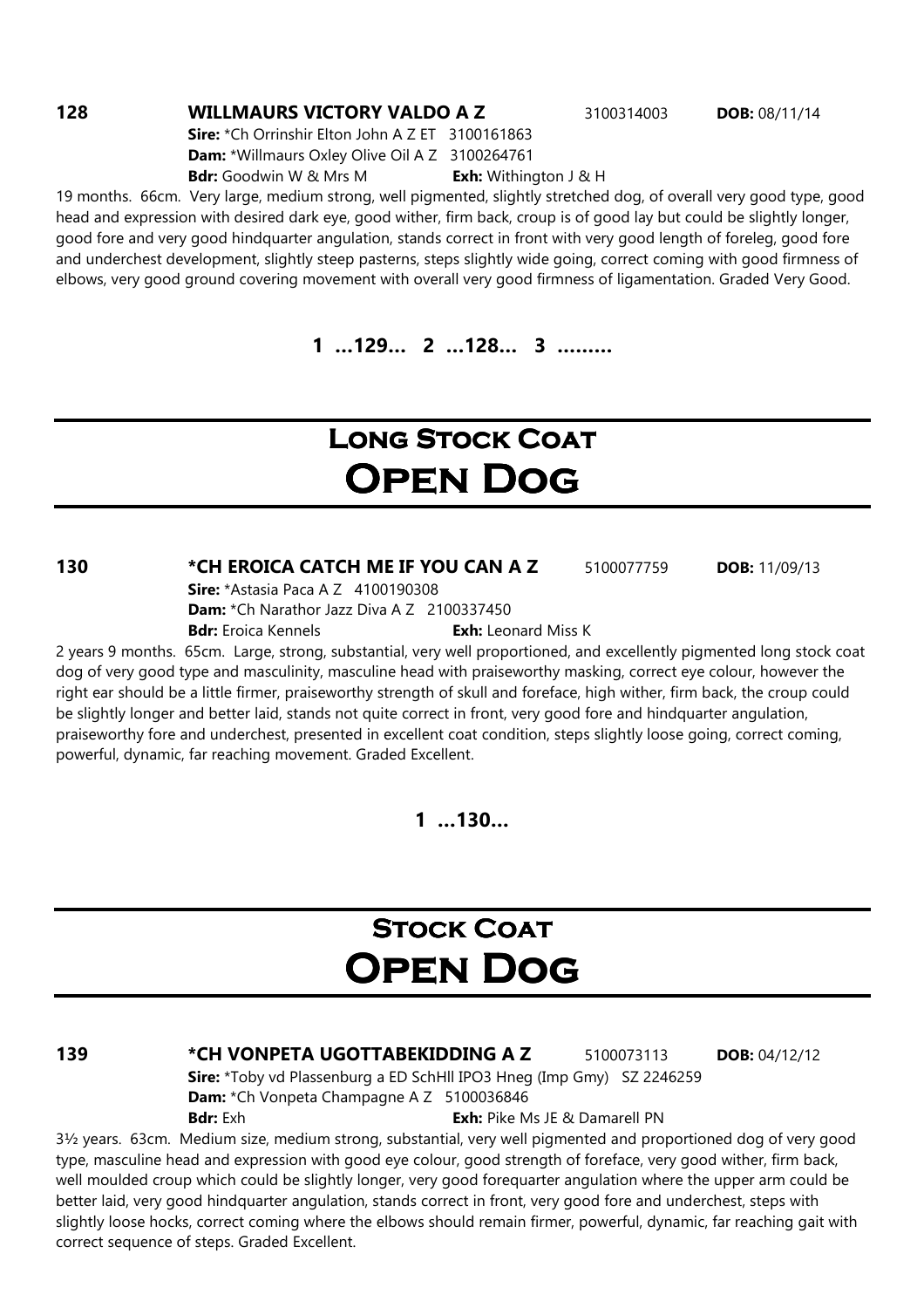#### **141 \*WILLMAURS ROMFORD REGGIE A Z** 3100283764 **DOB:** 26/01/13

Sire: \*Ch Orrinshir Elton John A Z ET 3100161863 Dam: \*Willmaurs Notting Hill Nell A Z 3100244781

Bdr: Goodwin W & Mrs M Exh: Wade S & Mrs J

3 years 4 months. 63.5cm. Just above medium size, medium size, well proportioned dog of very good type, very good head and expression with good eye colour where the underjaw should be a little stronger, very good wither, firm back, croup is of good lay but could be slightly longer, very good forequarter angulation where the upper arm could be longer, very good hindquarter angulation, stands correct in front, good fore and underchest, steps correct going and coming where the elbows should remain firmer, very good ground covering movement. Graded Excellent.

132 \* **BLUEMAX ZOOMBA A Z** 4100186824 **DOB:** 27/05/10

Sire: \*Ch Jimmy v Baruther Land a ED SchHlll Hneg (Imp Gmy) SZ 2191501 Dam: \*Bluemax Shiloh A Z 4100155545

**Bdr:** Brinkworth A **Exh:** Farley Mrs F

6 years. 65cm. Large, medium strong, well proportioned, well coloured dog of very good type, very good head and expression and eye colour, good wither, firm back, croup could be longer and slightly better laid, very good fore and hindquarter angulation, stands correct in front, good length of foreleg, good fore and underchest development, steps slightly narrow going, correct coming where the elbows should remain a little firmer, powerful, dynamic, far reaching movement. Graded Excellent.

Sire: \*Toby vd Plassenburg a ED SchHll IPO3 Hneg (Imp Gmy) SZ 2246259 Dam: \*Ryzack Alexa A Z 3100212649

**Bdr:** Bohdal Mrs I **Exh:** Hume Miss L & Brabham Mrs J

3 years 10 months. Dble P1 upper left. 65cm. Large, medium strong, substantial, well pigmented, dog of very good type, very good head and expression with good eye colour, good wither, slight dip behind, croup is of good lay but could be slightly longer, very good fore and hindquarter angulation, stands correct in front, very good fore and underchest development, steps correct going, correct coming where the elbows should remain firmer, very good ground covering movement, where he high steps slightly. Graded Excellent.

### 133 \*HAYO AUS AGRIGENTO a ED SchHl (Imp Deu) SZ 2259256 DOB: 30/10/10

Sire: \*Dux de Intercanina a ED SchHlll SZ 2201863

Dam: \*Gwendy aus Agrigento a ED SchHl SZ 2171308

Bdr: Schweikert L<br>
Exh: Kail N & Mrs M/Anderson Miss C

5 years 8 months. 66cm. Very large, medium strong, substantial, well proportioned dog of very good type, good head and expression, good eye colour, good wither, firm back, croup is of good lay but could be slightly longer, good forequarter angulation where the shoulder should be a little less steep, very good hindquarter angulation, stands correct in front, good fore and underchest development, steps slightly narrow going, correct coming where the elbows should remain a little firmer, very good ground covering movement. Graded Excellent.

### **138 \*CH STOBAR QUENTIN A Z ET CD** 3100280635 **DOB:** 29/11/12 Sire: \*Odin delle Terre Matildiche HD ED IPO1 Hneg (Imp It) LOI 09/144632 Dam: Stobar Diksy 3100210320 Bdr: Stobar Kennels **Exh:** Macdonald S

3½ years. 65cm. Large, medium strong, well coloured dog of very good type, very good head and expression, good eye colour, good wither, slight dip behind, croup could be slightly longer and better laid, good forequarter angulation where the upper arm could be longer, very good hindquarter angulation, stands correct in front, where the pasterns should remain a little firmer, steps correct going, and coming where the elbows should remain firmer, very good movement with free forehand reach and very good drive. Graded Excellent.

**137 \*CH SCHAEFERHUND XESKO A Z 3100276038 DOB: 02/08/12**